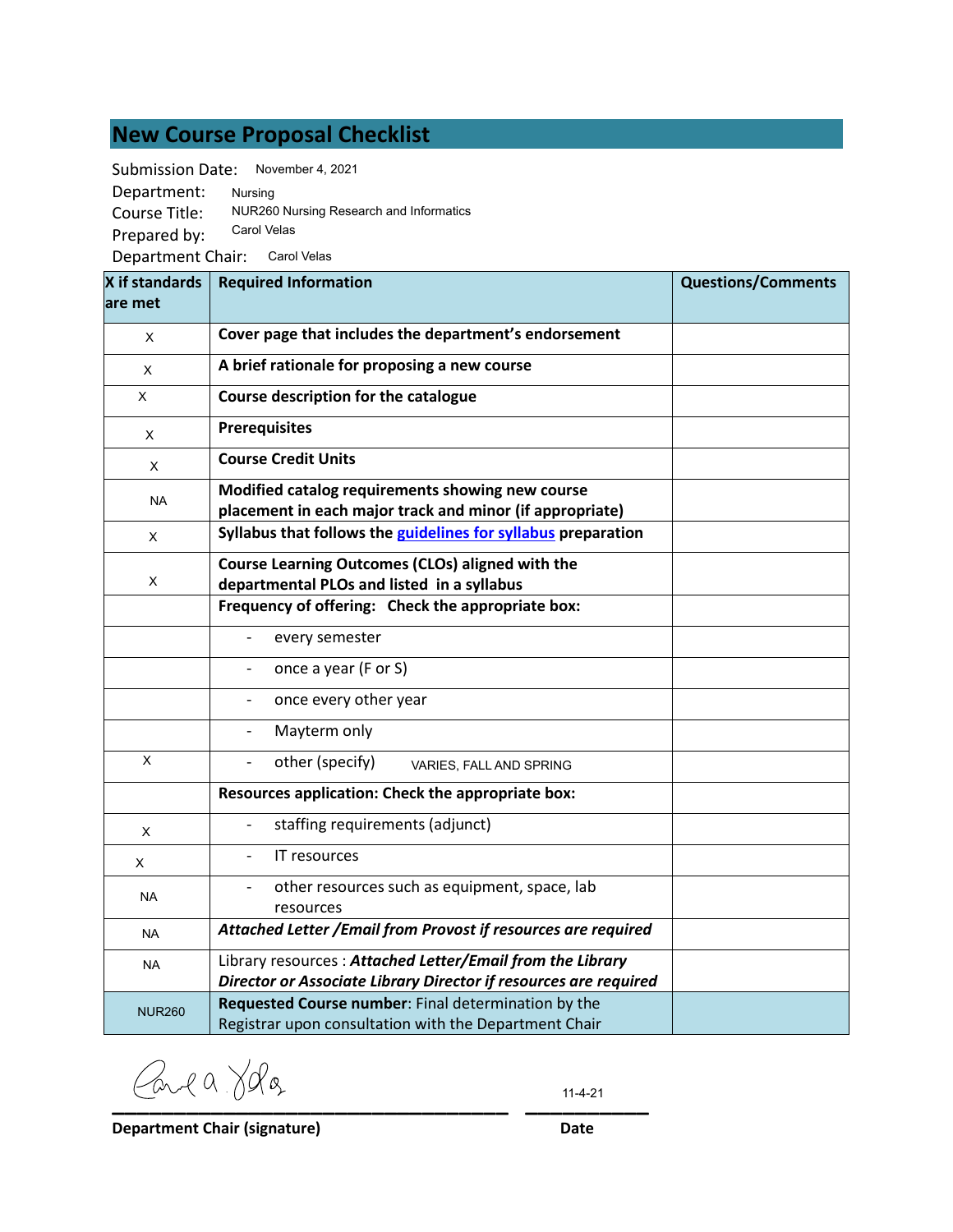# WESTMONT



**To: Academic Senate From: Department of Nursing-ABSN Program Subject: Proposal for new course Date: November 4, 2021** 

The Accelerated Bachelor of Science in Nursing program is a new program at Westmont College. This is a second bachelor degree program with an accelerated prelicensure nursing curriculum. The program is 4 semesters of 16 weeks each. Nursing courses include concurrent theory and clinical courses.

### **New course**

NUR260 Nursing Research and Informatics is a 3-unit course placed in the second semester. This is a course in a series of baccalaureate core nursing courses to prepare the nursing student for entry level practice as a nurse generalist.

We are proposing this course so students will have the basic understanding of the importance of research and informatics in providing best practices in patient care. Students will learn the difference between qualitative, quantitative, and mixed methodology and the importance of each method for the inquiry of and advances in patient care. Informatics will be introduced as a necessary technology to track and trend patient outcomes to support changes in practice including prescriptive and predictive analytics that support these changes.

The attached syllabus enumerates the Course Learning Outcomes including mapping to the Program Learning Outcomes.

The course will be offered two times per year in varying semesters as the program admits two cohorts of students. Because this is a new course and a new program it will require new staff and IT resources.

This course is part of the required curriculum for the Bachelor of Science in Nursing Program. The placement of this course in the curriculum is permanent in the Second semester.

## **Westmont catalog course description**

The nursing research course explores the basics of qualitative, quantitative, and mixed methodology to explore a variety of research designs and frameworks. Research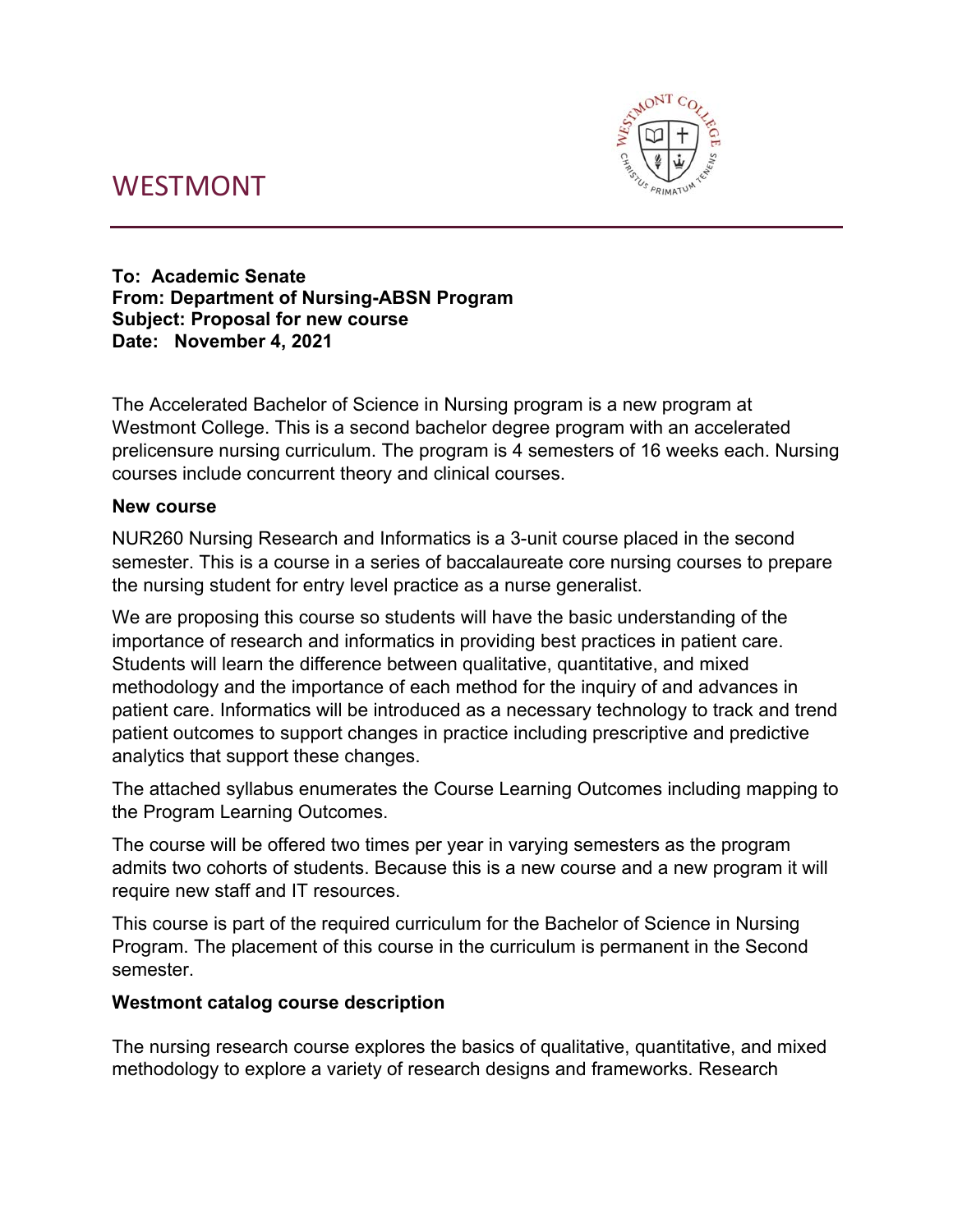problems, purposes and hypothesis will be explained and nursing students will learn how to write a PICOT question. Students will be exposed to statistical methods for data analysis. Nursing is an evidence-based practice and students will learn the importance of nurses conducting nursing research. This course will also integrate the importance of nursing informatics as a way to measure the outcomes of patient care by tracking, trending, and analyzing the data collected through the electronic medical records and other data collection applications.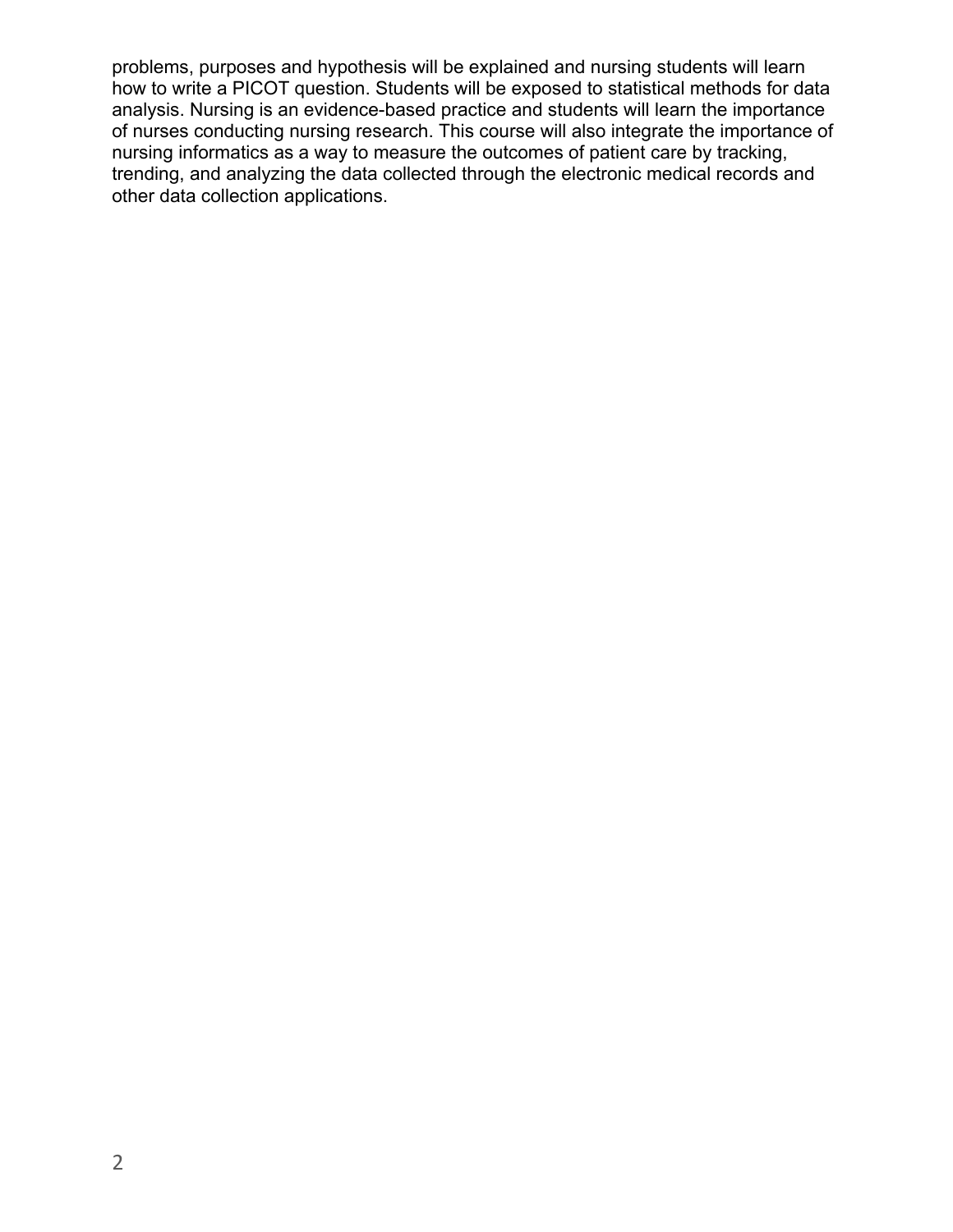

# NUR260 Nursing Research and Informatics

2022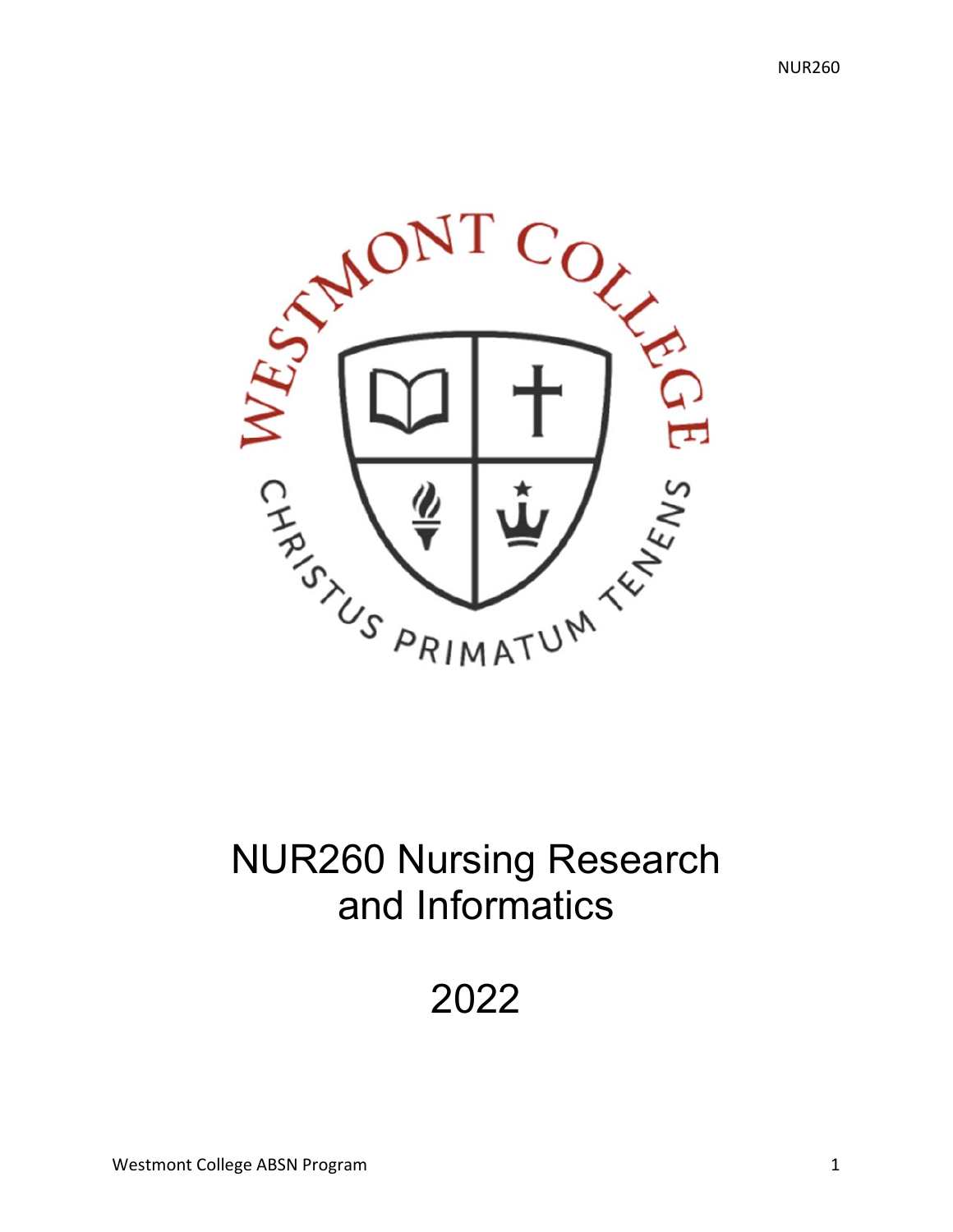# **NUR260 Nursing Research and Informatics**

**3 units of theory Pre-requisites:** Acceptance into A-BSN program **Placement in curriculum:** Prelicensure requirement

**Time:**TBD **Room:** TBD

**Course Faculty:** TBD **Faculty office:** TBD **Faculty email:** TBD **Faculty phone:** TBD **Faculty office hours:** TBD

### **I. Important Information**

This is a course in a series of prelicensure nursing courses to prepare the nursing student for the safe, patient-centered and family-supported, evidence-based, compassionate care in a variety of healthcare settings. The best way to be prepared for your lecture and clinical experience is to maintain a healthy mental, physical, and spiritual life. Come to class after a good night's sleep, eat nutritious food, and stay current with reading assignments. To help with your success in this course and program, it is not suggested you work more than 20 hours per week if you have to work.

### **Westmont catalogue course description**

The nursing research course explores the basics of qualitative, quantitative, and mixed methodology to explore a variety of research designs and frameworks. Research problems, purposes and hypothesis will be explained and nursing students will learn how to write a PICOT question. Students will be exposed to statistical methods for data analysis. Nursing is an evidence-based practice and students will learn the importance of nurses conducting nursing research. This course will also integrate the importance of nursing informatics as a way to measure the outcomes of patient care by tracking, trending, and analyzing the data collected through the electronic medical records and other data collection applications.

### **Instructor's further description**

As providers of care, you will learn quickly why the practice of nursing is evidencebased and why it is important to have bedside caregivers as nursing researchers. Who better to change practice with evidence than those at the bedside? You will learn how to read a study so you understand the purpose, design, findings, and application to our practice in nursing. You will also explore the importance of the literature review which will continue to be helpful in this program.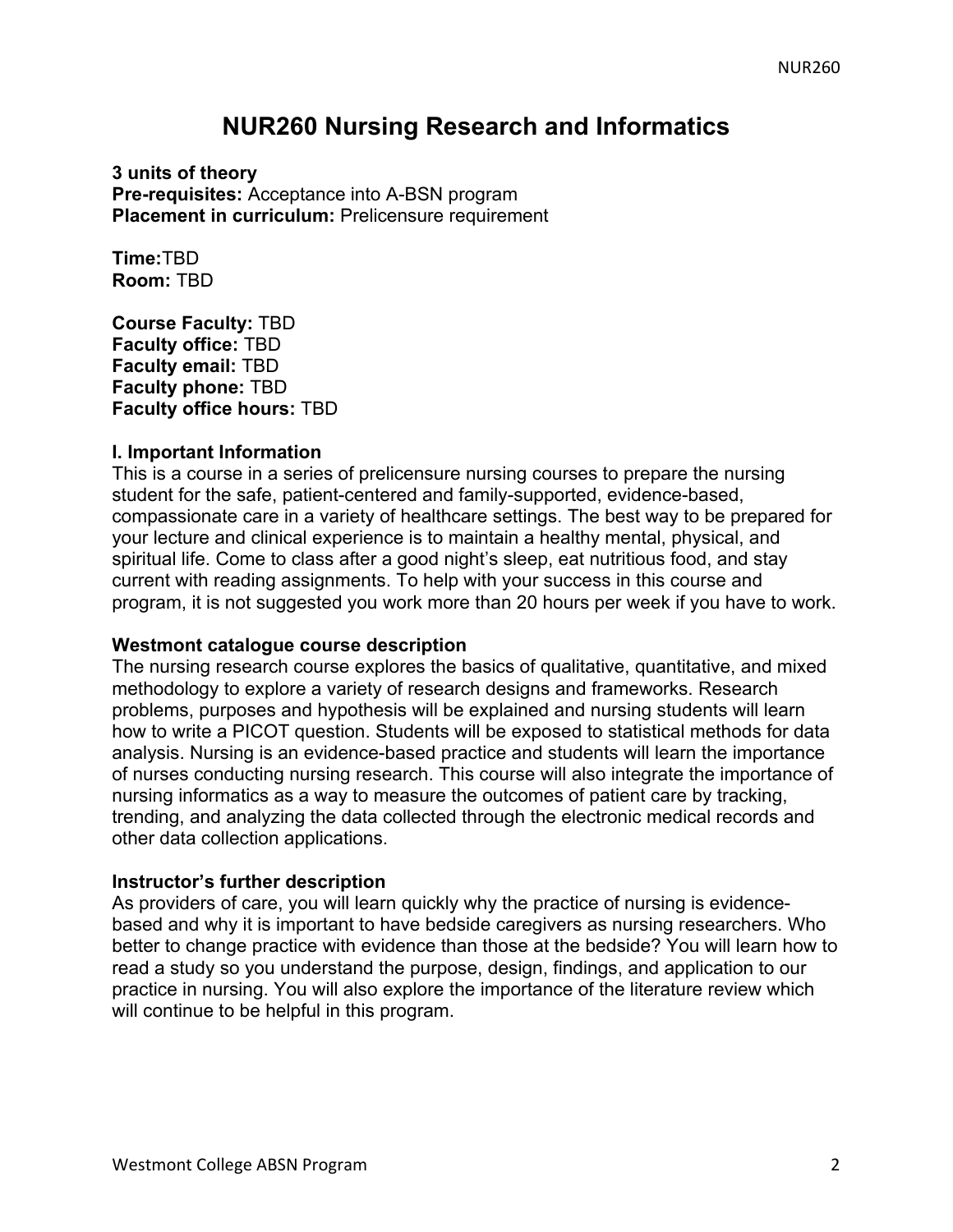## **ABSN Program Mission**

Prepares faithful servant leaders to provide patient-centered and family supported safe, compassionate care for diverse populations and communities across the lifespan and in all health care settings.

### **AACN Baccalaureate Essentials (2018)**

The Commission on Collegiate Nursing Education (CCNE) is an autonomous accrediting agency, contributing to the improvement of the public's health. A specialized/professional accrediting agency, CCNE strives to promote the quality and integrity of baccalaureate and graduate nursing programs. Following are the nine baccalaureate essentials used as the framework for the current curriculum. In 2021 the Essentials were revised and will be integrated into the curriculum over the next three years.

- I Liberal Education for Baccalaureate Generalist Nursing Practice
- II Basic Organizational and Systems Leadership for Quality Care and Patient **Safety**
- III Scholarship for Evidence-Based Practice
- IV Information Management and Application of Patient Care Technology
- V Healthcare Policy, Finance, and Regulatory Environments
- VI Interprofessional Communication and Collaboration for Improving Patient Health **Outcomes**
- VII Clinical Prevention and Population Health
- VIII Professionalism and Professional Values
- IX Baccalaureate Generalist Nursing Practice

## **AACN Essentials (revised 2021)**

The Essentials: Core Competencies for Professional Nursing Education provides a framework for preparing individuals as members of the discipline of nursing, reflecting expectations across the trajectory of nursing education and applied experience. The *Essentials* introduce 10 domains that represent the essence of professional nursing practice and the expected competencies for each domain. The competencies accompanying each domain are designed to be applicable across four spheres of care (disease prevention/promotion of health and wellbeing, chronic disease care, regenerative or restorative care, and hospice/palliative/supportive care), across the lifespan, and with diverse patient populations.

### **Domains for Nursing**

Domains are broad distinguishable areas of competence that, when considered in the aggregate, constitute a descriptive framework for the practice of nursing.

### **The Ten Domains:**

Domain 1-Knowledge for Nursing Practice Domain 2-Person-centered Care Domain 3-Population Health Domain 4-Scholarship for Nursing Practice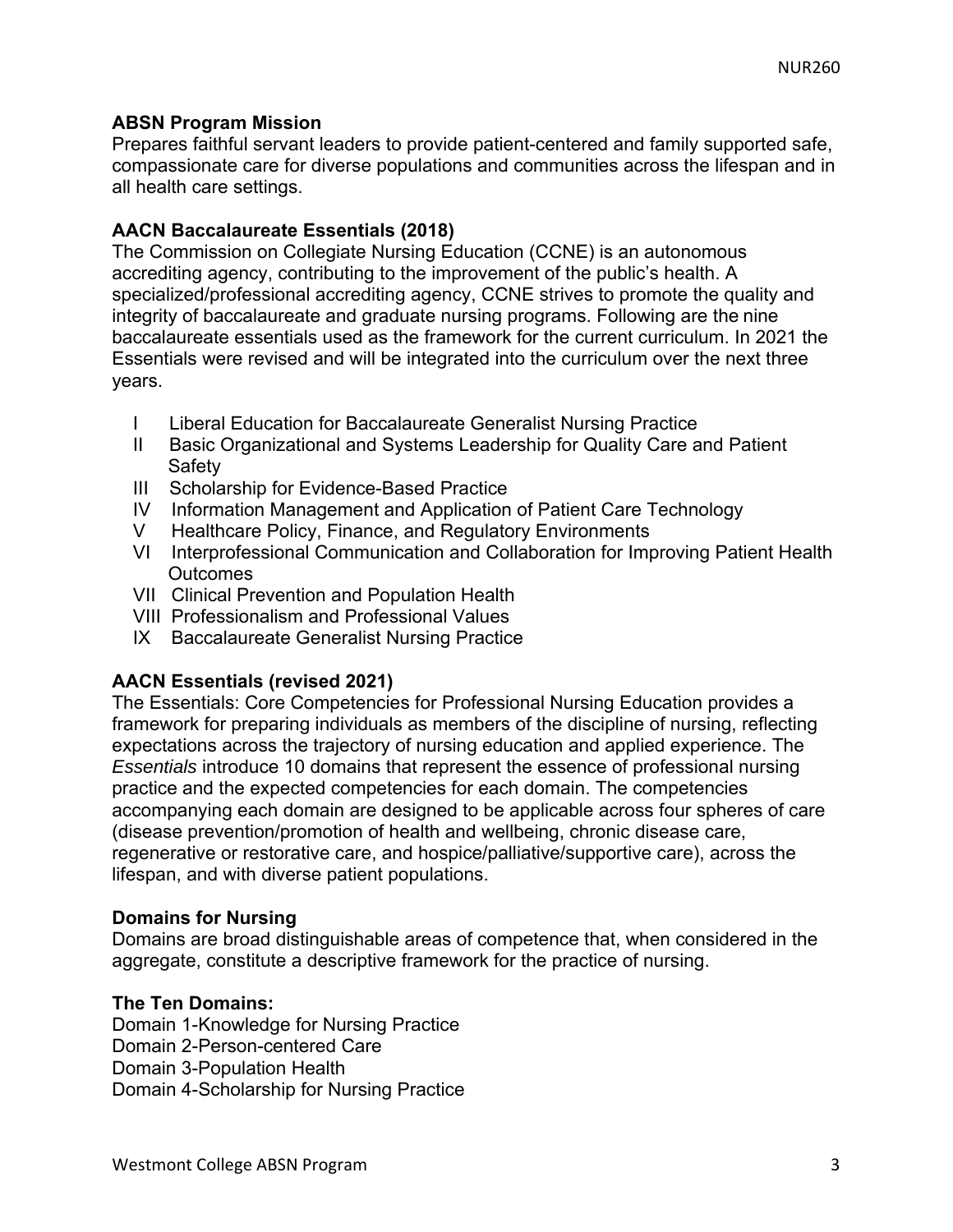Domain 5-Quality and Safety Domain 6-Interprofessional Partnerships Domain 7-Systems-based Practice Domain 8-Information and Healthcare Technology Domain 9-Professionalism Domain 10-Personal, Professionals, Leadership Development (The Essentials: Core Competencies for Professional Nursing Education, 2021)

# **Program Learning Outcomes (PLO)**

1. Exhibit Christian character and servant leadership while providing compassionate care for a diverse population in communities across state, national, and global settings.

2. Evidence-based best practices, critical thinking, and clinical reasoning, inform clinical judgement for the provision of patient-centered, safe, quality care.

3. Create patient education plans that are culturally specific to the patient and that incorporate the family support system.

4. Communicate effectively with the interprofessional team to ensure a wholistic approach to patient-centered care.

5. Continue inquisitive learning by using the Electronic Medical Record and Informatics to meet quality metrics in a variety of healthcare and geographic settings.

6. Advocate for healthcare policies for the underserved, vulnerable populations to ensure equity with access to care for prevention, remedial, supportive, and rehabilitative nursing care regionally, nationally, and globally.

# **Course Learning Outcomes (CLO)**

1. Discusses the importance of the literature review when beginning a research project or as a way to collect information to support scholarly writing.

2. Describes the use of informatics and evidence-based practice.

3. Uses the PICOT framework prior to a literature review to assist in finding relevant articles for nursing inquiry.

4. Examines ethics in nursing research.

5. Discusses confidentiality, privacy, and security in informatics.

6. Appraise the Electronic Medical Record and its benefit as a tool in care delivery systems.

7. Compares and contrast quantitative, qualitative, mixed, and outcomes research.

8. Examines different types of statistics used in research.

9. Evaluates own practice to ensure it is evidence-based and outcomes oriented.

10. Defends the need for ongoing nursing research to drive practice change and quality nursing care.

11. Create nursing care plans using predictive and prescriptive analytics.

# **PLO and CLO Alignment Table**

| <b>Program Learning Outcomes</b>                 | <b>Course Learning Outcomes</b> |
|--------------------------------------------------|---------------------------------|
| 1. Exhibit Christian character and servant   N/A |                                 |
| leadership while providing compassionate         |                                 |
| care for a diverse population in                 |                                 |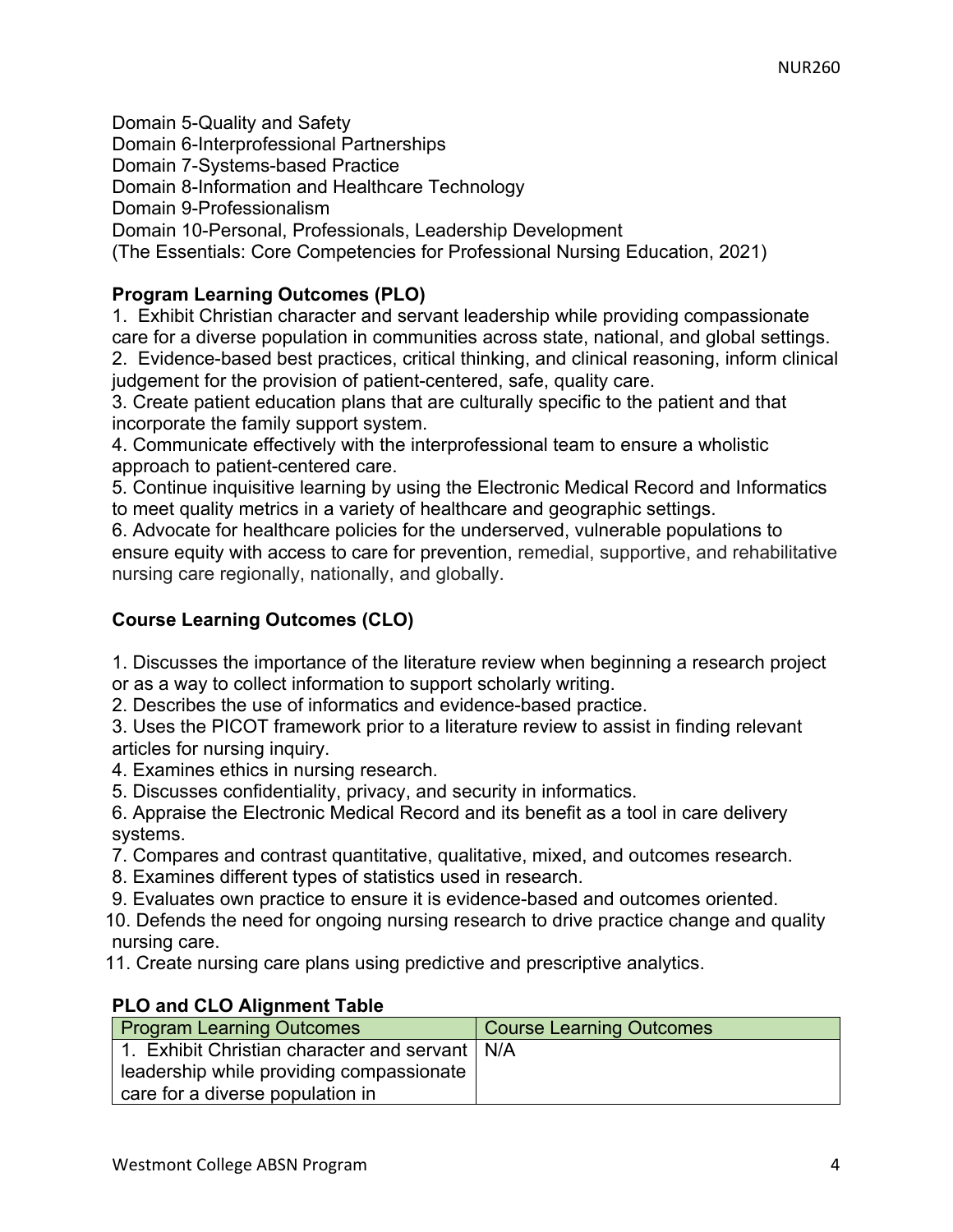| communities across state, national, and<br>global settings.                                                                                                                                                                                     |                                                                                                                                                                                                                                                                                                                                                                                                       |
|-------------------------------------------------------------------------------------------------------------------------------------------------------------------------------------------------------------------------------------------------|-------------------------------------------------------------------------------------------------------------------------------------------------------------------------------------------------------------------------------------------------------------------------------------------------------------------------------------------------------------------------------------------------------|
| 2. Evidence-based best practices, critical<br>thinking, and clinical reasoning, inform<br>clinical judgement for the provision of<br>patient-centered, safe, quality care.                                                                      | 2. Describes the use of informatics and<br>evidence-based practice.<br>3. Uses the PICOT framework prior to a<br>literature review to assist in finding<br>relevant articles for nursing inquiry.<br>9. Evaluates own practice to ensure it is<br>evidence-based and outcomes oriented.<br>10. Defends the need for ongoing nursing<br>research to drive practice change and<br>quality nursing care. |
| 3. Create patient education plans that are<br>culturally specific to the patient and that<br>incorporate the family support system.                                                                                                             | N/A                                                                                                                                                                                                                                                                                                                                                                                                   |
| 4. Communicate effectively with the<br>interprofessional team to ensure a<br>wholistic approach to patient-centered<br>care.                                                                                                                    | N/A                                                                                                                                                                                                                                                                                                                                                                                                   |
| 5. Continue inquisitive learning by using<br>the Electronic Medical Record and<br>Informatics to meet quality metrics in a<br>variety of healthcare and geographic<br>settings.                                                                 | 6. Appraise the Electronic Medical<br>Record and its benefit as a tool in care<br>delivery systems.<br>11. Create nursing care plans using<br>predictive and prescriptive analytics.                                                                                                                                                                                                                  |
| 6. Advocate for healthcare policies for the<br>underserved, vulnerable populations to<br>ensure equity with access to care for<br>prevention, remedial, supportive, and<br>rehabilitative nursing care regionally,<br>nationally, and globally. | N/A                                                                                                                                                                                                                                                                                                                                                                                                   |

# **Required Textbooks**

| Title                                               | Author                                    | Publisher       | ISBN#          |
|-----------------------------------------------------|-------------------------------------------|-----------------|----------------|
| Understanding<br>I Nursing Research:<br>Building an | Susan K. Grove<br>and Jennifer R.<br>Grav | <b>Elsevier</b> | 978-0323532051 |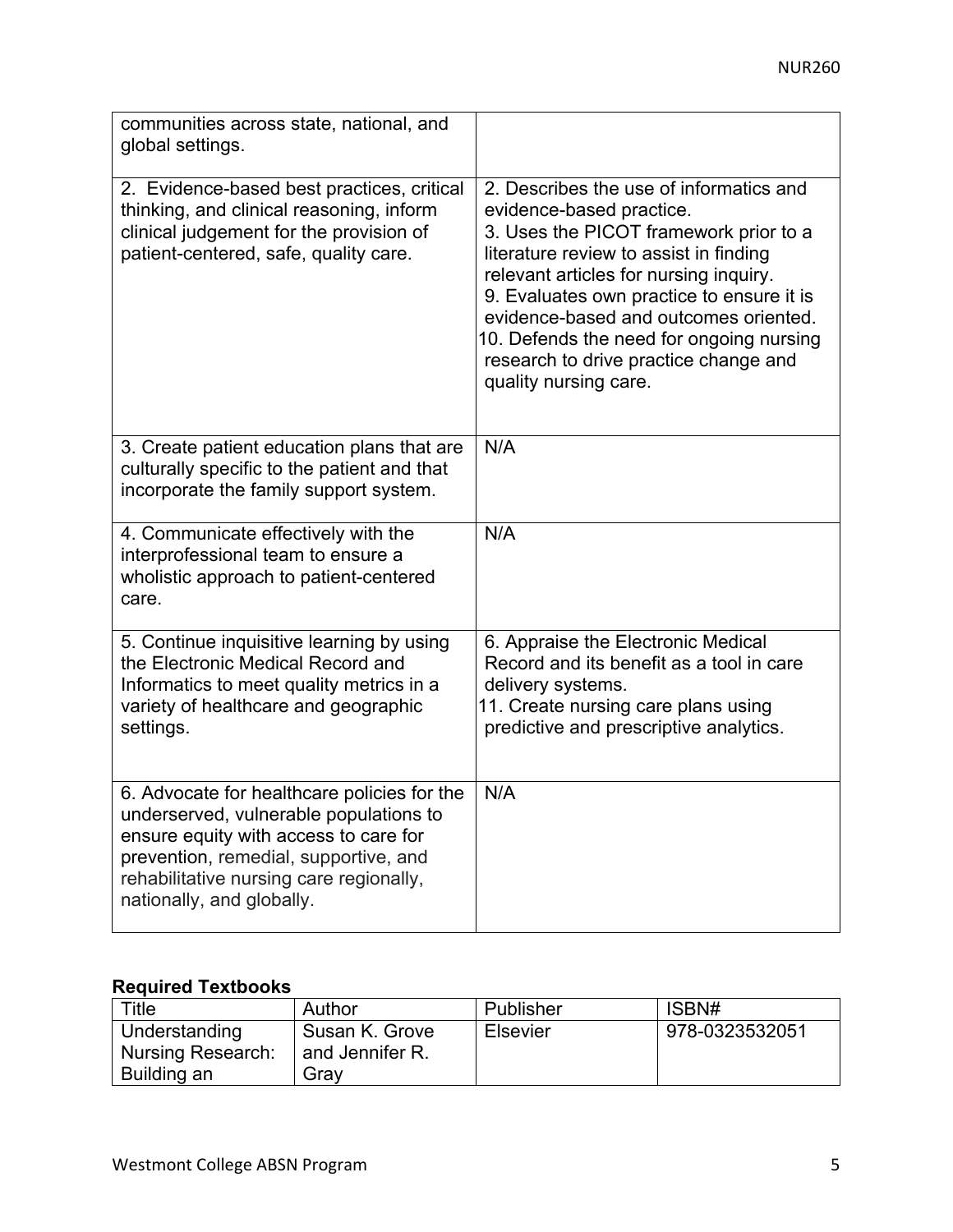| Evidence-based                                                                            |                                                                                  |                           |               |  |  |
|-------------------------------------------------------------------------------------------|----------------------------------------------------------------------------------|---------------------------|---------------|--|--|
| Practice $(7th$ ed.)                                                                      |                                                                                  |                           |               |  |  |
| <b>Applied Clinical</b>                                                                   | Susan Alexander,                                                                 | <b>Jones and Bartlett</b> | 9781284129175 |  |  |
| Informatics for                                                                           | Karen H. Frith, and                                                              | Learning                  |               |  |  |
| Nurses $(2^{nd}$ ed.)                                                                     | <b>Haley Hoy</b>                                                                 |                           |               |  |  |
|                                                                                           | Nursing Diagnosis textbook of your choice (can be a bundled application on smart |                           |               |  |  |
| phone)                                                                                    |                                                                                  |                           |               |  |  |
| <b>Nursing Drug</b> textbook of your choice (can be a bundled application on smart phone) |                                                                                  |                           |               |  |  |
| <b>Publication Manual</b>                                                                 | American                                                                         | American                  | 978-143383216 |  |  |
| of the American                                                                           | Psychological                                                                    | Psychological             |               |  |  |
| Psychological                                                                             | Association                                                                      | Association               |               |  |  |
| Association (7 <sup>th</sup> ed.)                                                         |                                                                                  |                           |               |  |  |

## **Suggested Resources**

- **1.** Articles
- **2.** Position Papers
- **3.** Healthcare Policies
- **4.** Westmont College Library and online databases (EBSCO, ProQuest, ERIC, CINALH)

# **Assessment of CLOs (Assignments, quizzes, exams)**

The assessments used in this course to measure your learning and meeting the content objectives and course learning outcomes will include class participation, quizzes, exams using NCLEX style questions, and a signature assessment (comprehensive assessment).

| <b>Course Learning Outcomes</b> | <b>Instructional activity</b> | Assessment            |
|---------------------------------|-------------------------------|-----------------------|
| 1. Discusses the importance of  | Lecture, class                | Quizzes               |
| the literature review when      | discussion, shared            | Quantitative research |
| beginning a research project    | experiences, research         | critique              |
| or as a way to collect          | critiques                     | Qualitative research  |
| information to support          |                               | critique              |
| scholarly writing.              |                               | <b>PICOT</b> question |
| 2. Describes the use of         |                               |                       |
| informatics and evidence-       |                               |                       |
| based practice.                 |                               |                       |
| 3. Uses the PICOT framework     |                               |                       |
| prior to a literature review or |                               |                       |
| finding relevant articles for   |                               |                       |
| class projects.                 |                               |                       |
| 4. Examines ethics in nursing   |                               |                       |
| research.                       |                               |                       |
| 5. Discusses confidentiality,   |                               |                       |
| privacy, and security in        |                               |                       |
| informatics.                    |                               |                       |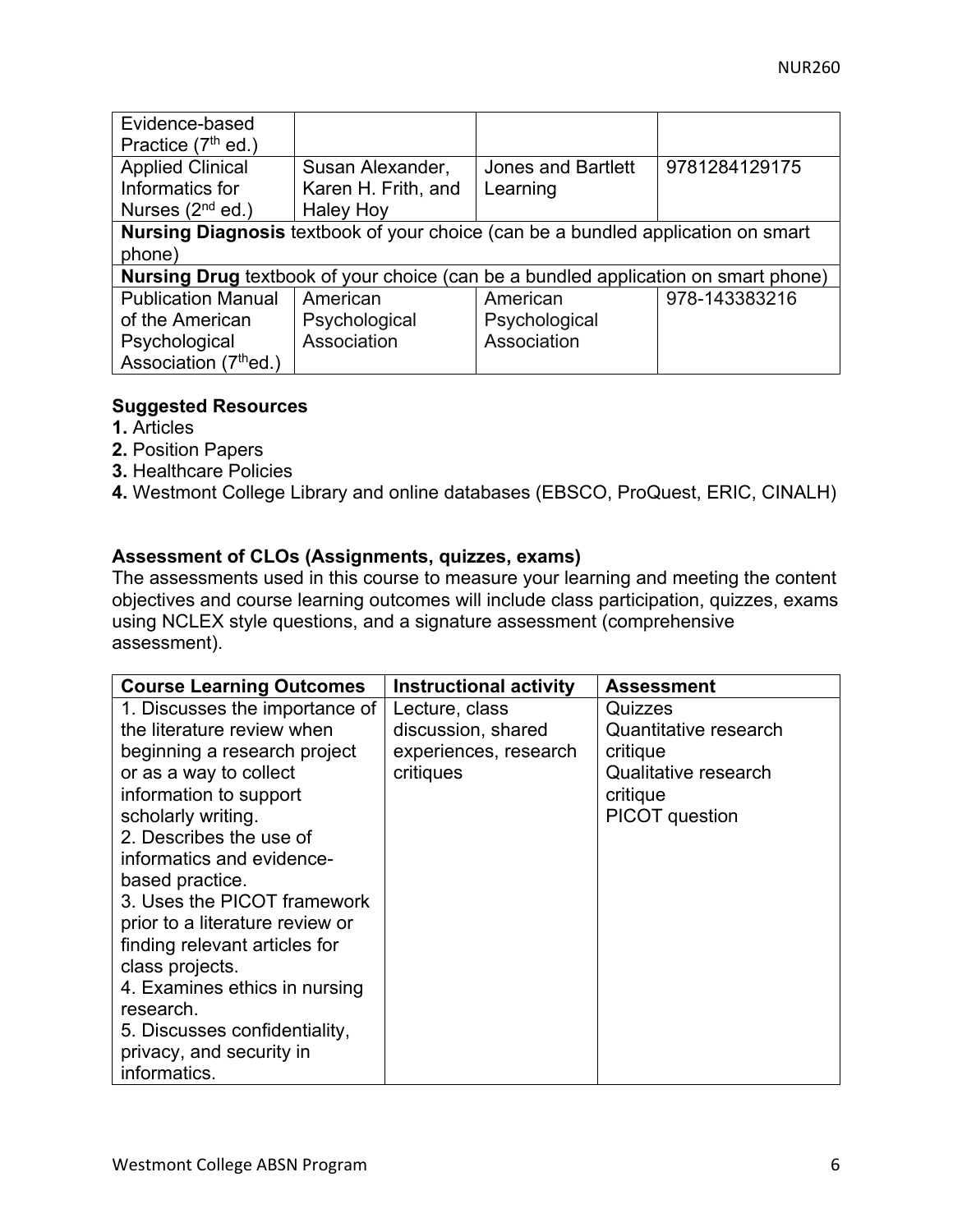| 6. Appraise the Electronic        |  |
|-----------------------------------|--|
| Medical Record and its benefit    |  |
| as a tool in care delivery        |  |
|                                   |  |
| systems.                          |  |
| 7. Compares and contrast          |  |
| quantitative, qualitative, mixed, |  |
| and outcomes research.            |  |
| 8. Examines different types of    |  |
| statistics used in research.      |  |
| 9. Evaluates own practice to      |  |
| ensure it is evidence-based       |  |
| and outcomes oriented.            |  |
| 10. Defends the need for          |  |
| ongoing nursing research to       |  |
| drive practice change and         |  |
| quality nursing care.             |  |
| 11. Create nursing care plans     |  |
| using predictive and              |  |
| prescriptive analytics.           |  |

| Class participation                                   | $=$ P/NC         |
|-------------------------------------------------------|------------------|
| Quizzes 6 X 10pts each                                | $= 60pts$        |
| Research article critique $2 \times 100$ pts = 200pts |                  |
| <b>Assurance Training</b>                             | $= 50$ pts       |
| <b>PICOT</b> question paper                           | $= 100$ pts      |
|                                                       | Total = $410pts$ |

**\*Student must pass course with 75% to progress.** 

## **II. Course Policies**

# **Grading**

Grade points per unit of credit are assigned on the following scale: A 4 grade points A- 3.7 grade points B+ 3.3 grade points B 3.0 grade points B- 2.7 grade points C+ 2.3 grade points C 2.0 grade points C- 1.7 grade points D+ 1.3 grade points D 1.0 grade points D- 0.7 grade points P (At least D-) No grade points assigned. Not computed in the grade point average.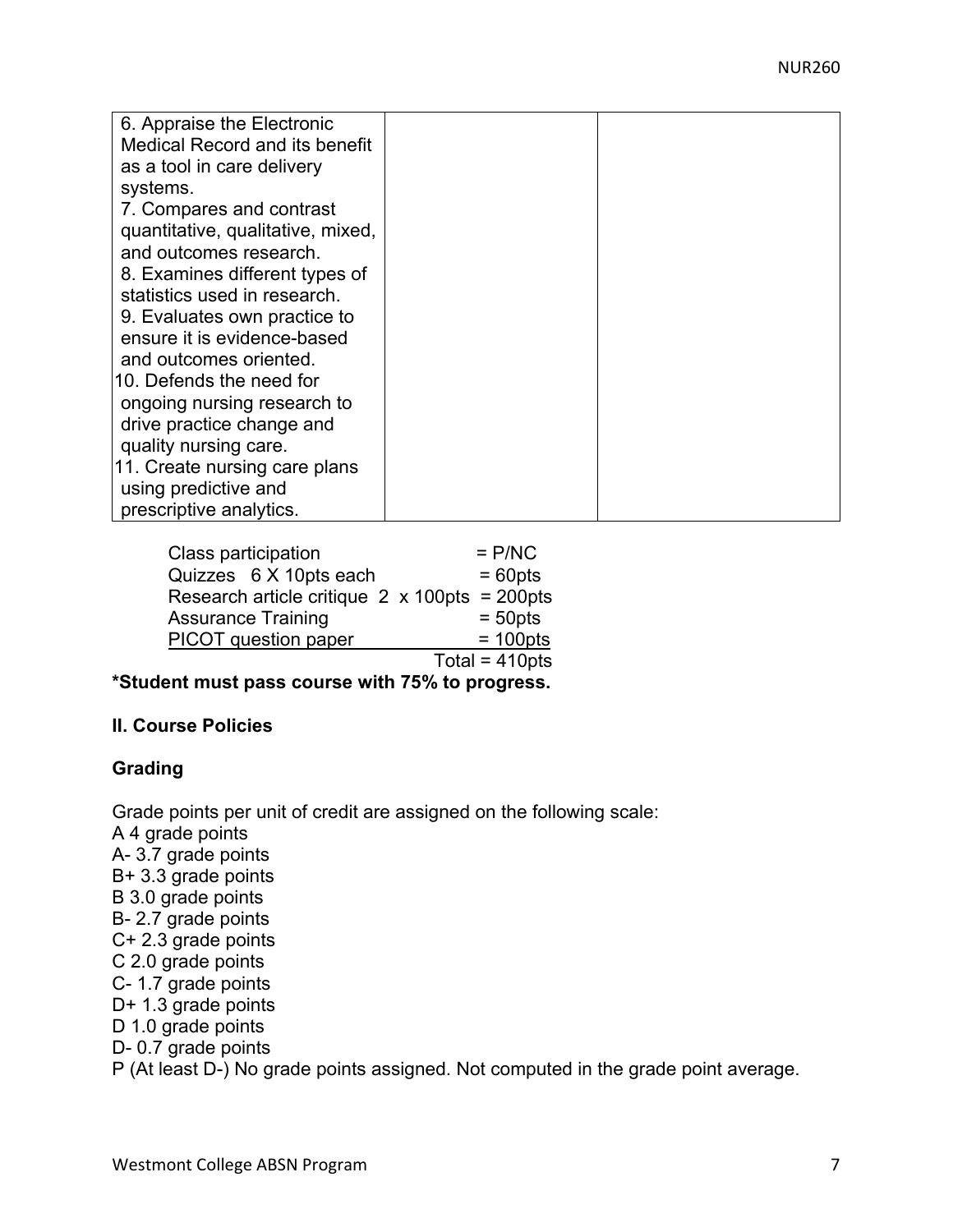F 0 grade points

NC (F) No grade points assigned. Not computed in the grade point average. W No grade points assigned. Not computed in grade point average.

WF No grade points assigned. Not computed in grade point average.

WP No grade points assigned. Not computed in grade point average.

WX No grade points assigned. Not computed in grade point average.

Westmont does not compute the units and grades students earned at other colleges in its grade average. (Exception: Courses and grades taken as part of a Westmont offcampus program are posted on the Westmont transcript and will be calculated in the Westmont GPA.)

Apart from the exceptions identified below, all courses at Westmont are graded using a letter scale (A, B, C, D, F).

Instructor Initiated Exceptions:

1. For pedagogical reasons, an instructor may elect to use P/NC grade reporting in any class not approved for GE credit. It is assumed that the same gradereporting

system will be applied to the entire class.

- 2. With the approval of the General Education Committee, P/NC grade reporting may be used in appropriate, GE-approved courses.
- 3. When P/NC grade reporting is used, the syllabus must reflect this fact. In addition, departments are encouraged to include a notice in the catalog that the course may use P/NC grading.

## **Office of Disability Services**

Students who have been diagnosed with a disability are strongly encouraged to contact the Office of Disability Services as early as possible to discuss appropriate accommodations for this course. Formal accommodations will only be granted for students whose disabilities have been verified by the Office of Disability Services. These accommodations may be necessary to ensure your equal access to this course.

Please contact Sheri Noble, Director of Disability Services. (310A Voskuyl Library, 565- 6186, snoble@westmont.edu) or visit the website for more information: http://www.westmont.edu/\_offices/disability

## **Dress Code**

Comfortable, non-binding clothing

## **Academic Integrity**

When students join our college community, they are expected, as apprentice scholars, to search for truth with integrity and accuracy. This quest requires humility about our abilities, respect for the ideas of others, and originality in our thinking. Since Westmont is a Christian community, the integrity of our scholarship is rooted in the integrity of our faith. We seek to be followers of Christ in the classroom, in the library, and at the privacy of our computers. Violations of academic integrity are a serious breach of trust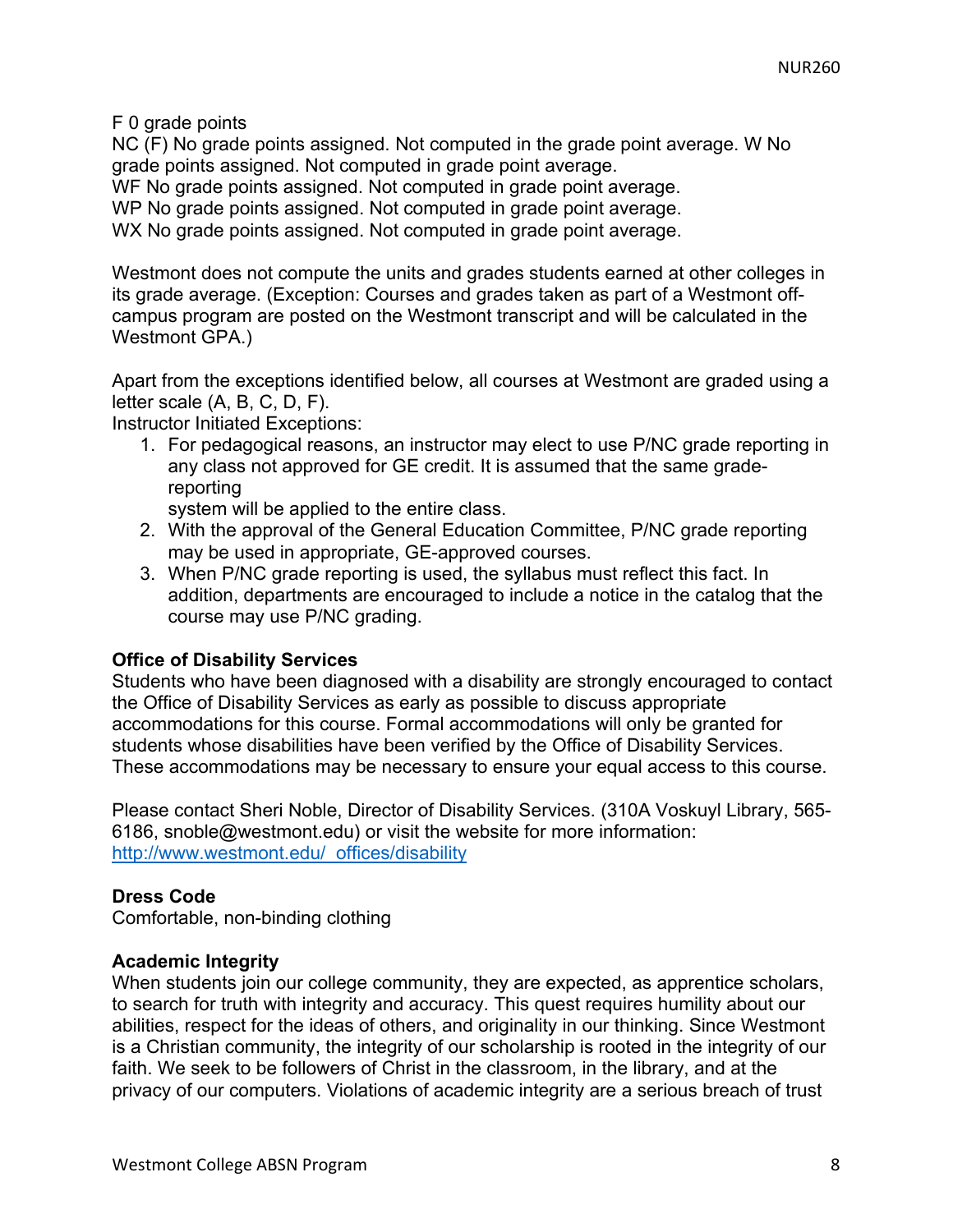within the Westmont community because they violate the regard for truth essential to genuine learning and Christian consistency. Such deception also hurts those students who do their work with integrity. Violations of Academic Integrity may consist of cheating (the use of unauthorized sources of information on an examination or other assignment), falsification (misrepresentation of facts in any academic project or obligation) or plagiarism (the use of someone else's words or ideas without giving proper credit). Faculty and students should operate in an environment of mutual trust and respect. Faculty will expect students to act in ways consistent with academic integrity. However, for both scholarly and spiritual reasons, cheating, falsification, plagiarism and all other violations of academic integrity will not be tolerated in the Westmont community. Please familiarize yourself with the entire Westmont College Academic Integrity Policy. This document defines different violations of academic integrity and their consequences. It also contains very helpful information on strategies to recognize violations of academic integrity before they occur. Dishonesty in the clinical setting, will not be tolerated and students will be removed followed by program suspension or termination.

### **Technology in the Classroom**

Laptops, tablets, and smart phones can be used in the classroom with the permission of the faculty. The use of smart phones in the clinical setting will depend on each clinical setting's rules. Smart phones in the clinical setting can be used for clinical related resources (drug book, Tabers, calculation, etc). Recording lectures is also at the discretion of the faulty and permission must be granted.

### **Emergencies**

In the event that an emergency occurs during instruction, it is important to be familiar with the practices in place for the classroom. Please review the document at https://integready.app.box.com/AnticipatingInClass and direct any questions or concerns to the Office of Institutional Resilience.

#### **III. Weekly course schedule**

#### **Textbooks**

Understanding Nursing Research **G/G** Applied Clinical Informatics for Nurses **A/F/H**

| <b>Week</b>   | <b>Content</b>        | <b>Readi</b> | <b>Activities and</b>                 | <b>Outcome</b>     |
|---------------|-----------------------|--------------|---------------------------------------|--------------------|
|               | <b>Objectives</b>     | ng           | assignments                           | <b>Measurement</b> |
| $\frac{1}{2}$ | <b>Orientation to</b> |              |                                       |                    |
|               | course and            |              |                                       |                    |
|               | semester              |              |                                       |                    |
|               | Introduction to       | G/G          | <b>Online Activity: Have students</b> |                    |
|               | <b>Nursing</b>        | <b>Ch. 1</b> | visit the American Association of     |                    |
|               | <b>Research</b>       |              | Colleges of Nursing's website and     |                    |
|               | <b>1.</b> Discuss the | $A$ /F/H     | review the published position         |                    |
|               | purposes of           | Ch. 1        | statement regarding participation     |                    |
|               | research in           |              | of nurses in research based on        |                    |

#### **\*Subject to change at any time, you will be notified of any changes**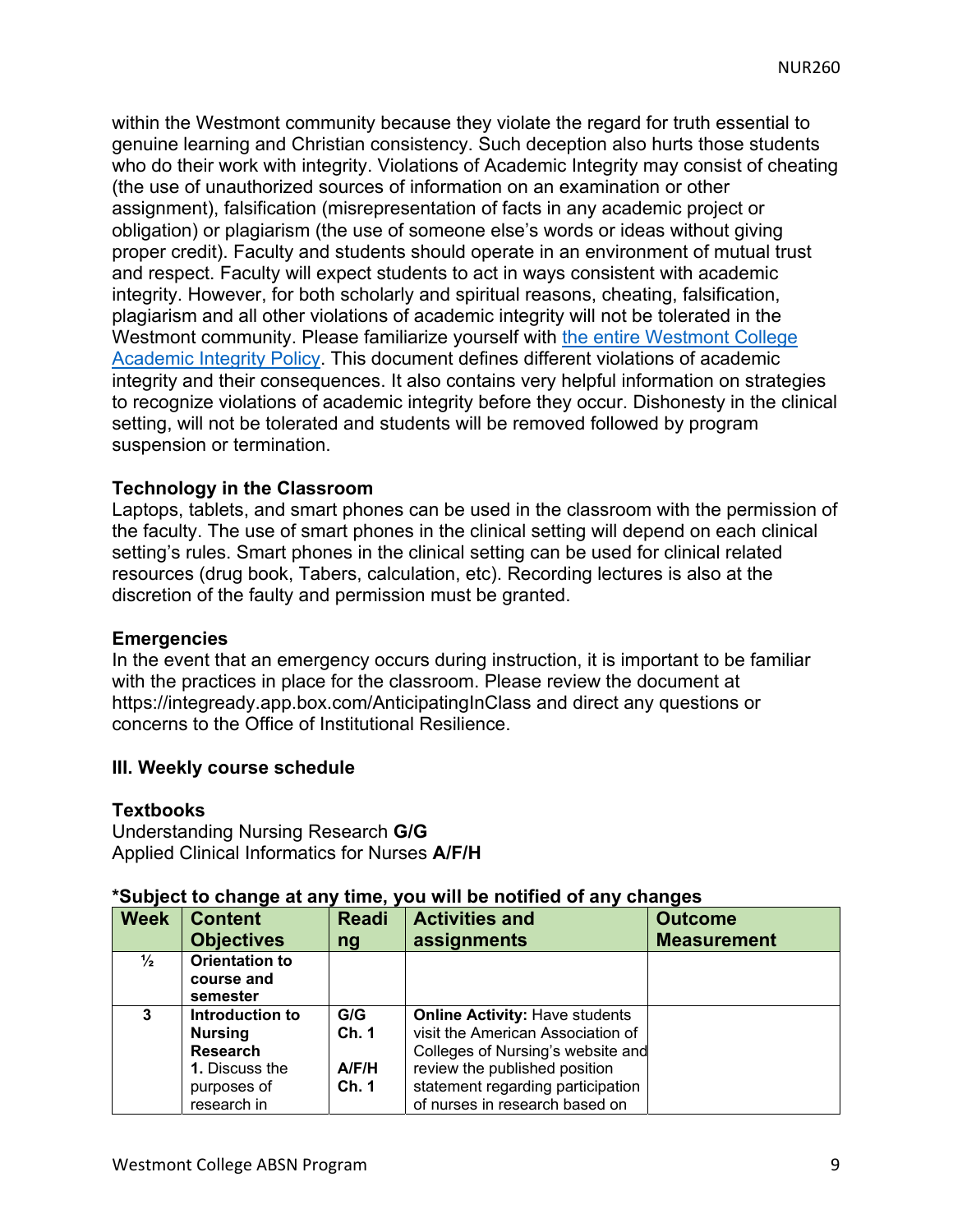|   | implementing an<br>evidence-based<br>nursing practice.<br>2. Examine your<br>role in research as<br>a professional<br>nurse.<br>3. Describe the<br>common types of<br>research-<br>quantitative,<br>qualitative, mixed<br>methods, and<br>outcomes-<br>conducted to<br>generate evidence<br>for nursing<br>practice.<br>4. Review the<br>history of the<br>development of<br>clinical informatics<br>in the United<br>States.<br>5. Examine the<br>present culture of<br>health care in the                                                               |                                | their educational preparation:<br>http://www.aacnnursing.org/News<br>-information/Position-Statements-<br>White-Papers/Nursing-Research<br>In class, students can<br>share examples of the research<br>roles of nurses prepared in<br>baccalaureate, masters,<br>practice-doctorate, and<br>research-focused doctorate<br>programs. |                  |
|---|-----------------------------------------------------------------------------------------------------------------------------------------------------------------------------------------------------------------------------------------------------------------------------------------------------------------------------------------------------------------------------------------------------------------------------------------------------------------------------------------------------------------------------------------------------------|--------------------------------|-------------------------------------------------------------------------------------------------------------------------------------------------------------------------------------------------------------------------------------------------------------------------------------------------------------------------------------|------------------|
| 4 | United States.<br>Quantitative<br><b>Research</b><br>1. Identify the<br>quantitative<br>research process<br>in descriptive,<br>correlational,<br>quasi-<br>experimental, and<br>experimental<br>published studies.<br>2.Compare and<br>contrast the<br>problem-solving<br>process, nursing<br>process, and<br>research process.<br>3. Conduct initial<br>critical appraisals<br>of quantitative<br>research articles.<br>4. Recognize the<br>importance of<br>clinical informatics<br>to achieve efficient<br>quality<br>improvement<br>techniques within | G/G<br>Ch. 2<br>A/F/H<br>Ch. 2 | <b>Online activity:</b><br>Find three<br>quantitative research articles of<br>interest on the internet. You will<br>use these for your first<br>assignment.<br><b>Class discussion:</b><br>What are the differences among<br>descriptive, correlational, quasi-<br>experimental, and experimental<br>types of studies?              | Quiz (weeks 3/4) |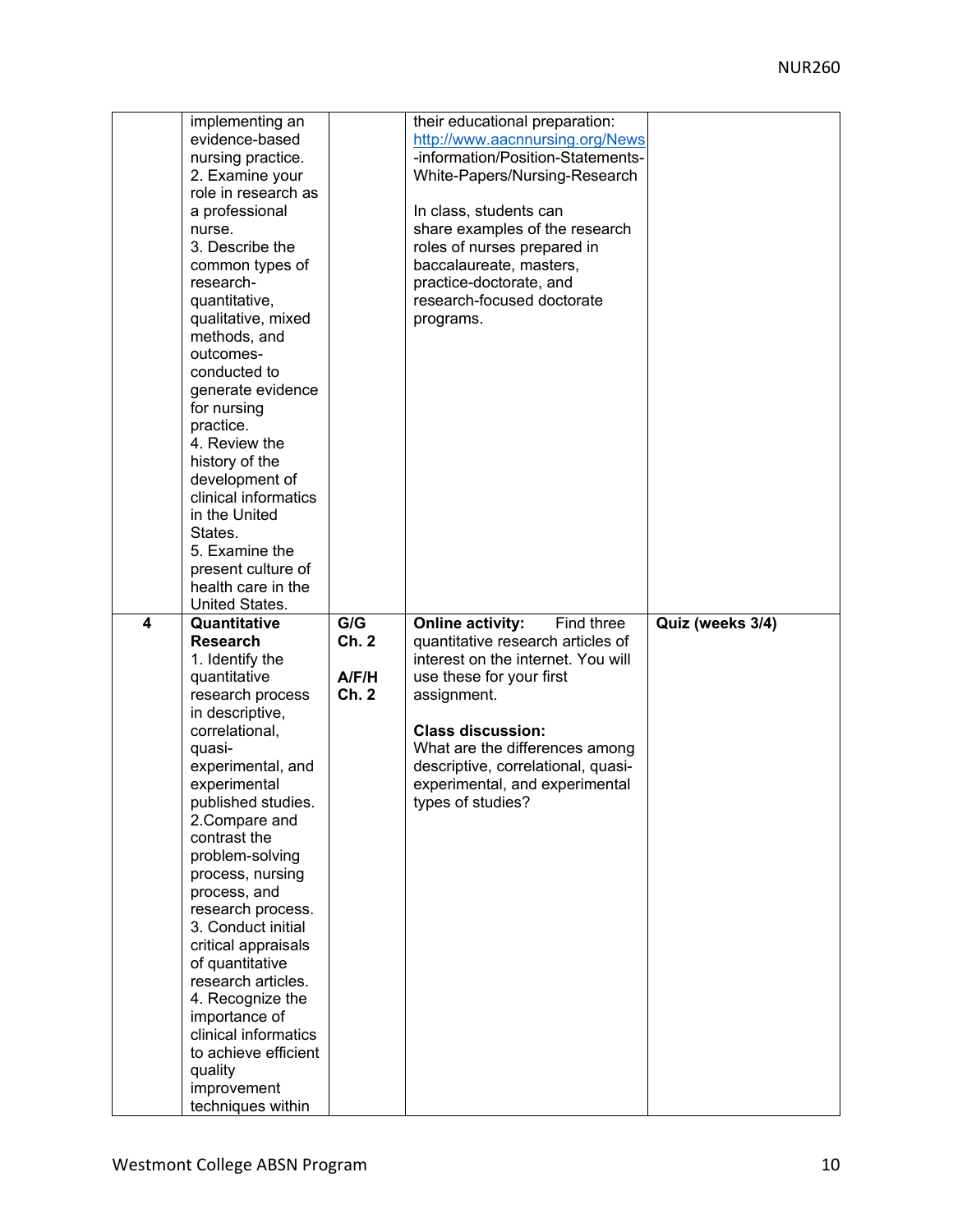|                 | a complex<br>healthcare               |              |                                                          |                  |
|-----------------|---------------------------------------|--------------|----------------------------------------------------------|------------------|
|                 | system.                               |              |                                                          |                  |
|                 | 5. Examine the role                   |              |                                                          |                  |
|                 | of clinical                           |              |                                                          |                  |
|                 | informatics in                        |              |                                                          |                  |
|                 | optimizing the                        |              |                                                          |                  |
|                 | nurse's role in                       |              |                                                          |                  |
|                 | interprofessional                     |              |                                                          |                  |
|                 | collaboration.                        |              |                                                          |                  |
| $5\phantom{.0}$ | Qualitative                           | G/G          | <b>Discussion Topic: What are</b>                        |                  |
|                 | <b>Research</b>                       | Ch.3         | the advantages of using                                  |                  |
|                 | 1. Describe four                      |              | quantitative approaches to study<br>health? What are the |                  |
|                 | qualitative<br>research               |              | advantages of using qualitative                          |                  |
|                 | designs-                              |              | approaches to studying health?                           |                  |
|                 | phenomenological                      |              |                                                          |                  |
|                 | research,                             |              | <b>Discussion Topic: How are the</b>                     |                  |
|                 | grounded theory                       |              | nurse-patient relationship and                           |                  |
|                 | research,                             |              | the researcher-participant                               |                  |
|                 | ethnography, and                      |              | relationship alike? How are they                         |                  |
|                 | exploratory-                          |              | different?                                               |                  |
|                 | descriptive                           |              |                                                          |                  |
|                 | qualitative                           |              | <b>Online Activity: Students</b>                         |                  |
|                 | research-and                          |              | locate a short (5-minute or less)                        |                  |
|                 | their intended                        |              | video interview with a nurse on a                        |                  |
|                 | outcomes.                             |              | site such as youtube.com and                             |                  |
|                 | 2. Describe strategie                 |              | transcript the interview.                                |                  |
|                 | used by qualitative<br>researchers to |              | How long did it take to<br>transcribe? What factors      |                  |
|                 | increase the                          |              | interfered with hearing the                              |                  |
|                 | credibility and                       |              | interview and transcribing the                           |                  |
|                 | transferability of thei               |              | text?                                                    |                  |
|                 | findings.                             |              |                                                          |                  |
|                 | 3. Critically                         |              |                                                          |                  |
|                 | appraise                              |              |                                                          |                  |
|                 | qualitative studies                   |              |                                                          |                  |
|                 | for application to                    |              |                                                          |                  |
|                 | practice.                             |              |                                                          |                  |
|                 | 4. Examine the                        |              |                                                          |                  |
|                 | differences in                        |              |                                                          |                  |
|                 | sampling, recruitmer                  |              |                                                          |                  |
|                 | data collection, and                  |              |                                                          |                  |
|                 | data analysis for<br>quantitative and |              |                                                          |                  |
|                 | qualitative research.                 |              |                                                          |                  |
| 6               | <b>Literature Review</b>              | G/G          | <b>Discussion Topic: What are the</b>                    | Quiz (weeks 4/5) |
|                 | 1. Discuss the                        | Ch. 6        | advantages of preparing a table                          |                  |
|                 | purposes of the                       |              | to organize the findings of several                      |                  |
|                 | literature review in                  | A/F/H        | studies? What are the                                    |                  |
|                 | quantitative and                      | <b>Ch.10</b> | disadvantages?                                           |                  |
|                 | qualitative research.                 |              |                                                          |                  |
|                 | 2. Critically appraise                |              | <b>Small group discussion:</b>                           |                  |
|                 | the literature review                 |              | What have you experienced in                             |                  |
|                 | section of a publishe                 |              | your nursing practice as changes                         |                  |
|                 | study for current,                    |              | related to the deployment of                             |                  |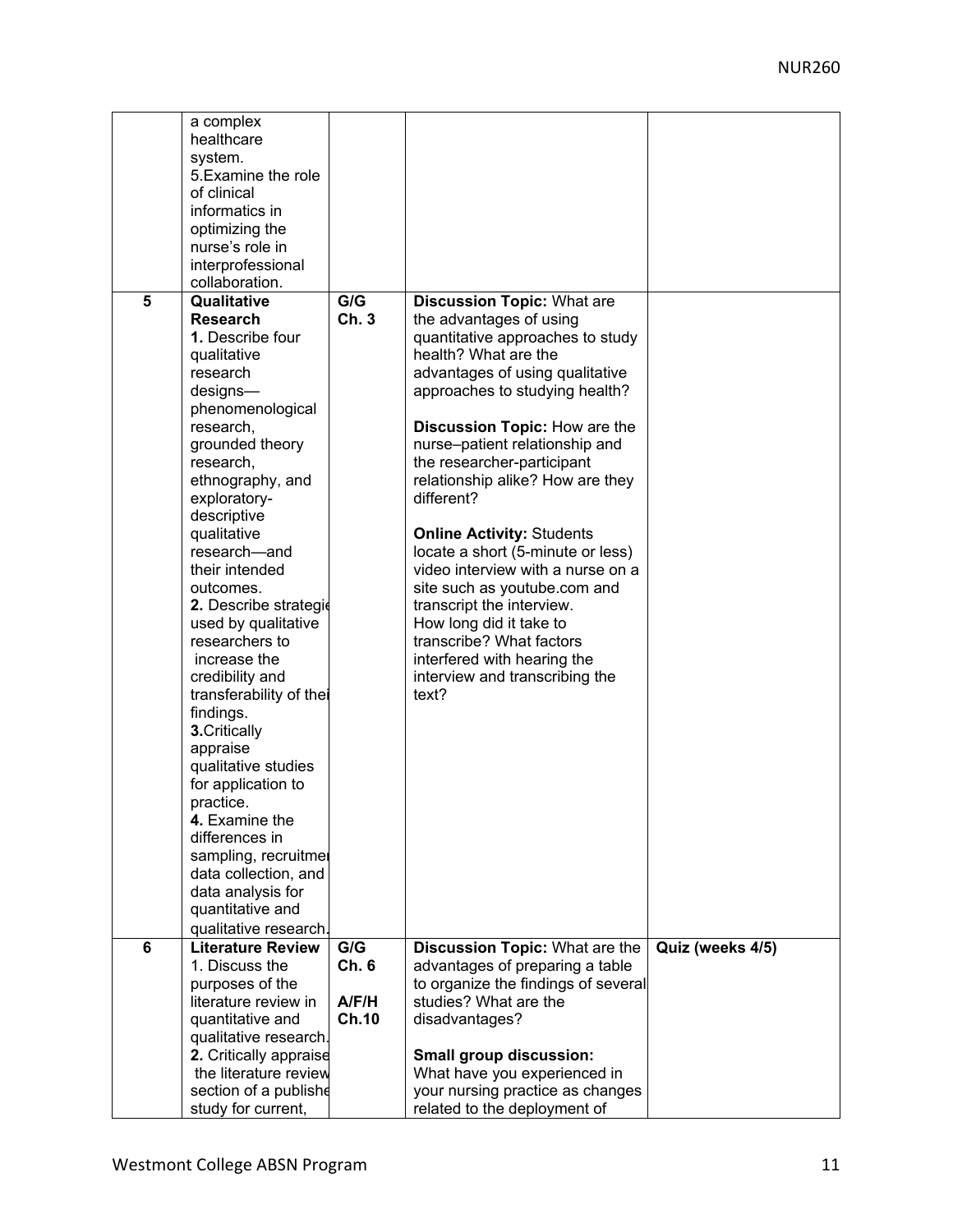|                | quality sources,<br>relevant content, and<br>synthesis of relevan<br>content.<br>3. Conduct a<br>computerized<br>search of the<br>literature.<br>4. Examine the<br>major information<br>technologies that<br>have the potential<br>to impact the<br>safety of care.<br>5. Evaluate the<br>impact on nursing<br>when these<br>technologies are<br>deployed.                                                                                                                                                                                                                                                                                                |                                                  | technology? How has this impact-<br>ed your workload?                                                                                                                                                                                                                                                                                                                                                                                                                                                                   |                                                      |
|----------------|-----------------------------------------------------------------------------------------------------------------------------------------------------------------------------------------------------------------------------------------------------------------------------------------------------------------------------------------------------------------------------------------------------------------------------------------------------------------------------------------------------------------------------------------------------------------------------------------------------------------------------------------------------------|--------------------------------------------------|-------------------------------------------------------------------------------------------------------------------------------------------------------------------------------------------------------------------------------------------------------------------------------------------------------------------------------------------------------------------------------------------------------------------------------------------------------------------------------------------------------------------------|------------------------------------------------------|
| $\overline{7}$ | Problems,<br>purposes and<br>hypotheses<br>1. Identify research<br>topics, problems,<br>and purposes in<br>published<br>quantitative and<br>qualitative studies.<br>2. Critically<br>appraise the<br>research problems<br>and purposes in<br>studies.<br>3. Differentiate<br>among the types<br>of hypotheses<br>(associative<br>versus causal.<br>simple versus<br>complex,<br>nondirectional<br>versus directional,<br>and statistical<br>versus research).<br>4. Critically<br>appraise the<br>conceptual and<br>operational<br>definitions of<br>variables in<br>studies.<br>5. Discuss the<br>benefit of the<br>PICOT question to<br>guide research. | G/G<br>Ch. 5<br>And<br>Ch. 13<br>pgs.<br>390-394 | Small group activity:<br>Give each student group a<br>different type of qualitative or<br>quantitative study. Have<br>students identify the type of<br>study they have been assigned<br>and identify the problem<br>statement and purpose. Be<br>ready to share with the class.<br><b>Online activity:</b><br>Have students select a specialty<br>nursing professional<br>organization not detailed in the<br>chapter and review the<br>organization's website for<br>research priorities. Discuss<br>student findings. | <b>Quantitative research</b><br>article critique due |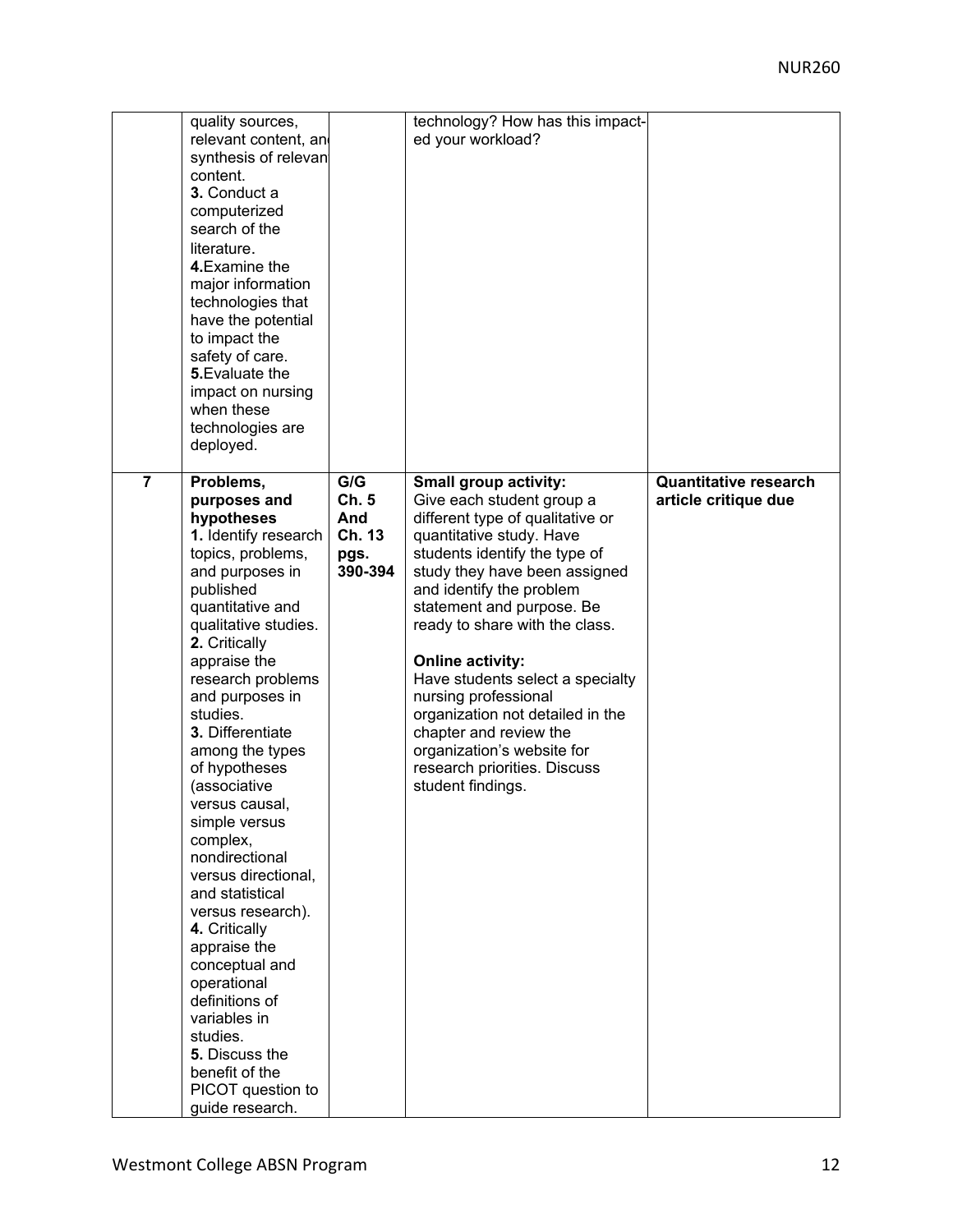|   | 6. Diagram the                     |       |                                    |                                                 |
|---|------------------------------------|-------|------------------------------------|-------------------------------------------------|
|   | PICOT question.                    |       |                                    |                                                 |
| 8 | Ethics in nursing                  | G/G   | <b>Discussion Topic: Rights of</b> | Quiz (weeks 6/7)                                |
|   | research                           | Ch.4  | human subjects include self-       |                                                 |
|   | 1. Describe the role               |       | determination, fair treatment,     |                                                 |
|   | of the BSN-prepared A/F/H          |       | and protection from harm and       | <b>Online Activity: Review</b>                  |
|   | nurse in ensuring                  | Ch. 6 | discomfort. How do these           | Modules 1 to 3 of                               |
|   | ethical research.                  |       | concepts match up the ethical      | Assurance Training at the                       |
|   | 2. Discuss the                     |       | principles used in research?       | Office for Human                                |
|   | historical events                  |       | Discuss respect for persons        | <b>Research Protections</b>                     |
|   | influencing the                    |       | (self-determination or             | website                                         |
|   | development of                     |       | autonomy), justice (fair           | (https://www.hhs.gov/ohrp                       |
|   | ethical codes and                  |       | treatment), and beneficence        | /education-and-outreach/                        |
|   | regulations for                    |       | (protection from harm or           | human-research-                                 |
|   | nursing and<br>biomedical research |       | discomfort).                       | protection-program-<br>Fundamentals/index.html/ |
|   | 3. Examine the                     |       |                                    | assurance-training                              |
|   | ethical                            |       |                                    | Due Week 9                                      |
|   | principles and                     |       | Small group activity:              |                                                 |
|   | human                              |       | Have students research one of      |                                                 |
|   | rights that require                |       | the four unethical research        |                                                 |
|   | protection in                      |       | studies discussed in the textbook  |                                                 |
|   | research.                          |       | and be prepared to report out to   |                                                 |
|   | 4. Appraise the                    |       | class the impact these studies     |                                                 |
|   | essential elements                 |       | had on ethical research            |                                                 |
|   | of the informed                    |       | standards.                         |                                                 |
|   | consent process in                 |       |                                    |                                                 |
|   | research.                          |       |                                    |                                                 |
|   | 5. Evaluate the                    |       |                                    |                                                 |
|   | levels<br>of review that an        |       |                                    |                                                 |
|   | institutional review               |       |                                    |                                                 |
|   | that an institutional              |       |                                    |                                                 |
|   | review board (IRB)                 |       |                                    |                                                 |
|   | may use in                         |       |                                    |                                                 |
|   | reviewing                          |       |                                    |                                                 |
|   | a study.                           |       |                                    |                                                 |
|   | 6. Justify the                     |       |                                    |                                                 |
|   | current issues in                  |       |                                    |                                                 |
|   | ethical research                   |       |                                    |                                                 |
|   | surrounding                        |       |                                    |                                                 |
|   | genomics research,                 |       |                                    |                                                 |
|   | use of animals in<br>studies, and  |       |                                    |                                                 |
|   | research                           |       |                                    |                                                 |
|   | misconduct.                        |       |                                    |                                                 |
|   | 7. Critically                      |       |                                    |                                                 |
|   | appraise ethical                   |       |                                    |                                                 |
|   | sections in                        |       |                                    |                                                 |
|   | research reports                   |       |                                    |                                                 |
|   | with emphasis on                   |       |                                    |                                                 |
|   | IRB and informed                   |       |                                    |                                                 |
|   | consent                            |       |                                    |                                                 |
|   | processes.                         |       |                                    |                                                 |
|   | 8. Discuss the                     |       |                                    |                                                 |
|   | actions required of                |       |                                    |                                                 |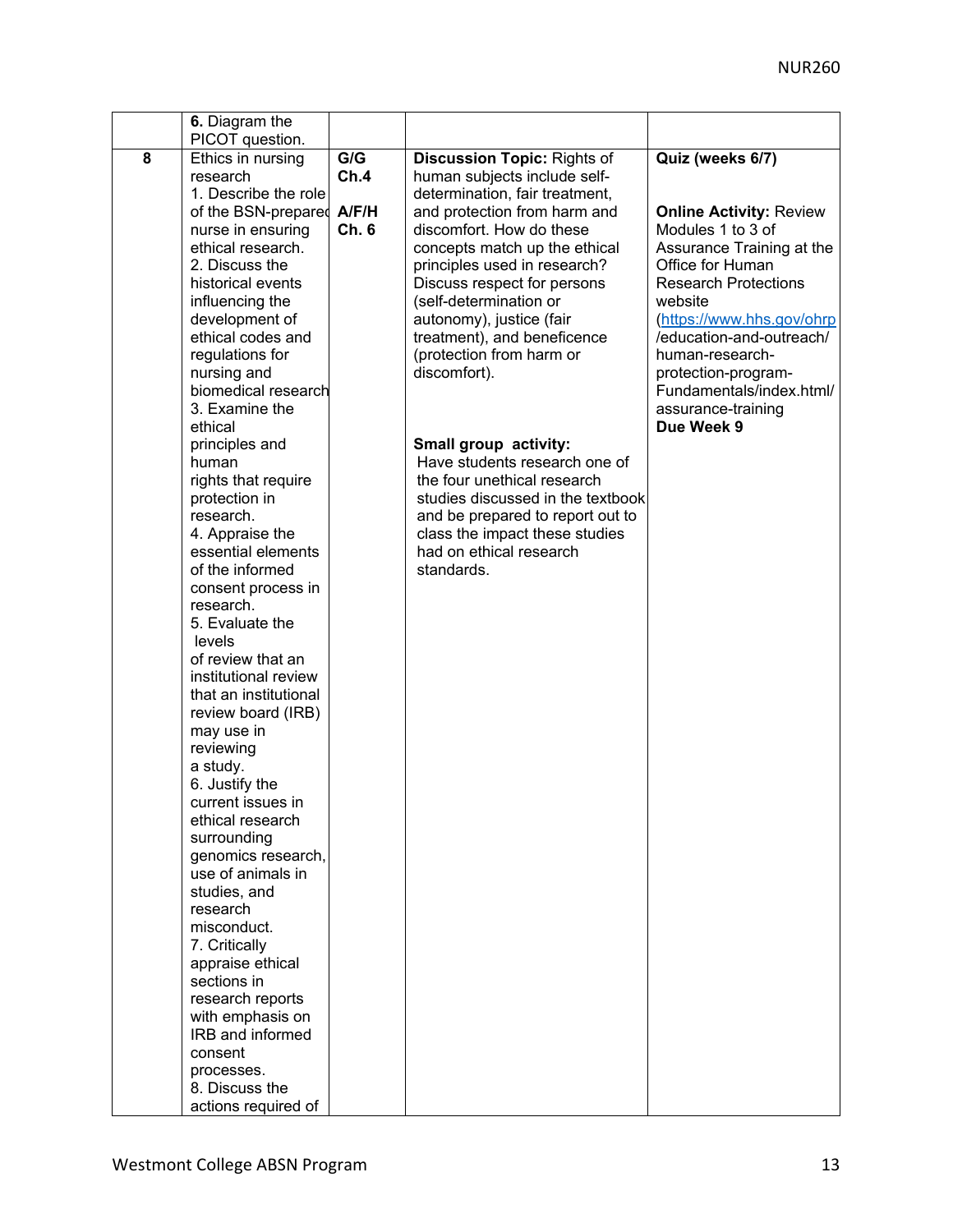|    | organizations for<br>protecting<br>personal health<br>information.<br>9. Analyze clinical<br>situations for<br>compliance with<br>privacy and<br>security<br>regulations.                                                                                                                                                                                                                                                                                                                                                                |              |                                                                                                                                                                                                                                                    |                                                                                                                |
|----|------------------------------------------------------------------------------------------------------------------------------------------------------------------------------------------------------------------------------------------------------------------------------------------------------------------------------------------------------------------------------------------------------------------------------------------------------------------------------------------------------------------------------------------|--------------|----------------------------------------------------------------------------------------------------------------------------------------------------------------------------------------------------------------------------------------------------|----------------------------------------------------------------------------------------------------------------|
| 9  | <b>Frameworks</b><br>1. Define theory<br>and the elements<br>of theory<br>(concepts,<br>relational<br>statements, and<br>propositions).<br>2. Distinguish<br>among the levels<br>of theoretical<br>thinking.<br>3. Describe the<br>use of<br>middle-range<br>theories as<br>frameworks for<br>studies.<br>4. Describe the<br>purpose of a<br>research<br>framework.<br>5. Identify<br>research<br>frameworks<br>developed from<br>nursing and other<br>theories.<br>6. Critically<br>appraise the<br>frameworks in<br>published studies. | G/G<br>Ch. 7 | <b>Small group activity:</b><br>Compare and contrast the<br>middle-range theories and report<br>out to the class.                                                                                                                                  | <b>Qualitative research</b><br>article critique due<br>Modules 1 and 3 of the<br>assurance training<br>modules |
| 10 | Quantitative<br>research designs<br>1. Identify the<br>noninterventional or<br>nonexperimental<br>designs (descriptive<br>and correlational)<br>and intervention or<br>experimental<br>designs                                                                                                                                                                                                                                                                                                                                           | G/G<br>Ch.8  | <b>Group discussion:</b><br>How are descriptive<br>correlational, predictive<br>correlational, and model testing<br>designs similar and different?<br>What role does the literature<br>play in the development of an<br>experimental intervention? | Quiz (weeks 8/9)                                                                                               |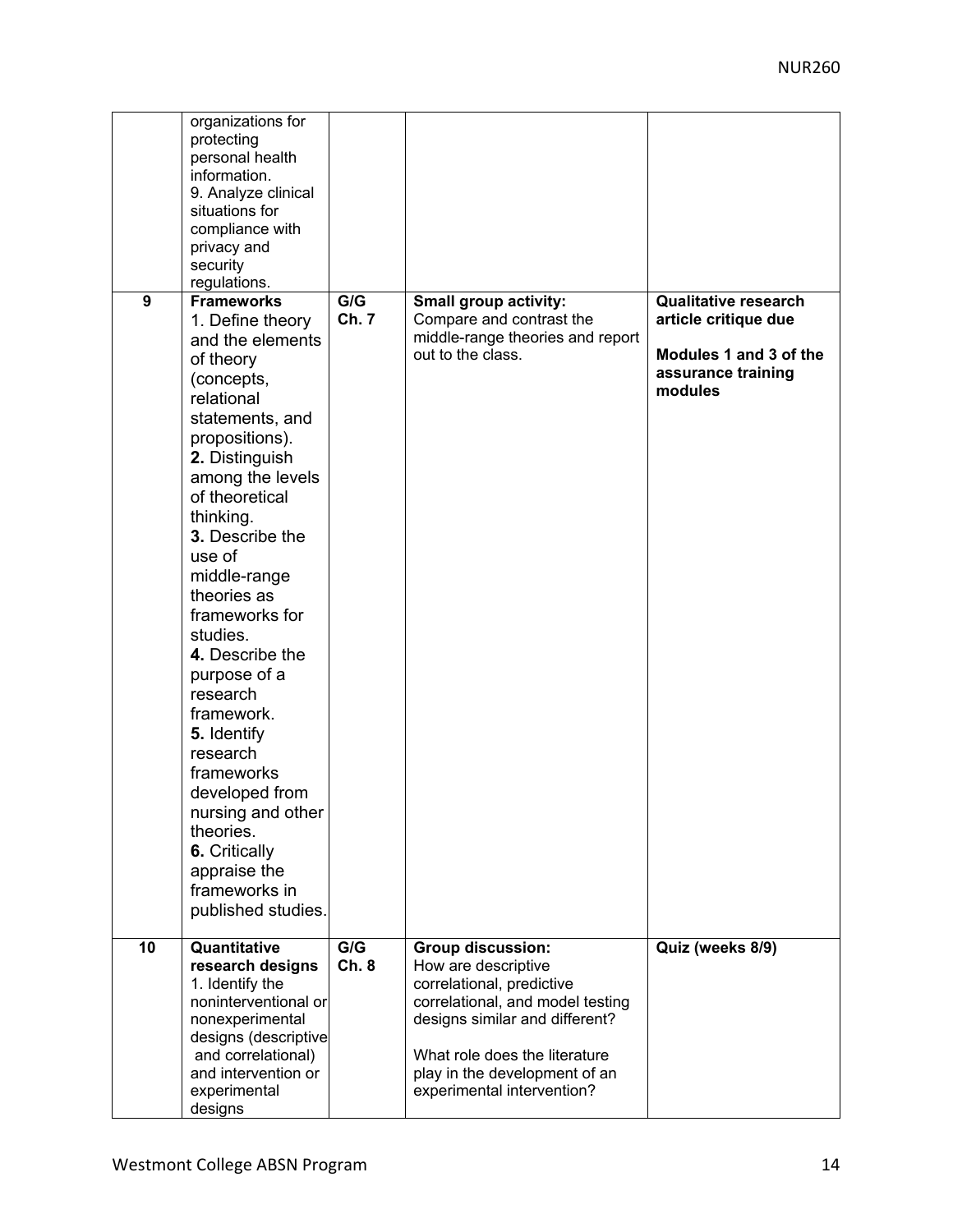|    | (quasi-experimental                 |        | <b>Online Activity: Using a site</b> |  |
|----|-------------------------------------|--------|--------------------------------------|--|
|    | and experimental)                   |        | such as PubMed                       |  |
|    | commonly used in                    |        |                                      |  |
|    |                                     |        | (www.pubmed.com), have               |  |
|    | quantitative nursing                |        | students find an example of a        |  |
|    | studies.                            |        | simple descriptive design and a      |  |
|    | 2. Describe the                     |        | comparative descriptive design       |  |
|    | concepts relevant                   |        | and provide the citation for each,   |  |
|    | to quantitative                     |        | as well as a brief paragraph         |  |
|    | research designs.                   |        | explaining how they identified       |  |
|    | 3. Examine study                    |        | the design.                          |  |
|    | designs for                         |        |                                      |  |
|    | strengths and                       |        |                                      |  |
|    | threats to design                   |        |                                      |  |
|    | validity.                           |        |                                      |  |
|    | 4. Critically appraise              |        |                                      |  |
|    | descriptive and                     |        |                                      |  |
|    | correlational                       |        |                                      |  |
|    | designs in studies.                 |        |                                      |  |
|    | 5. Describe the                     |        |                                      |  |
|    |                                     |        |                                      |  |
|    | elements of designs<br>that examine |        |                                      |  |
|    |                                     |        |                                      |  |
|    | causality.                          |        |                                      |  |
|    | 6. Critically appraise              |        |                                      |  |
|    | the interventions                   |        |                                      |  |
|    | implemented in                      |        |                                      |  |
|    | studies.                            |        |                                      |  |
|    | 7. Critically appraise              |        |                                      |  |
|    |                                     |        |                                      |  |
|    | the quasi-                          |        |                                      |  |
|    | experimental and                    |        |                                      |  |
|    | experimental                        |        |                                      |  |
|    | designs in studies.                 |        |                                      |  |
|    | 8. Examine the                      |        |                                      |  |
|    | quality of                          |        |                                      |  |
|    | randomized                          |        |                                      |  |
|    | controlled trials                   |        |                                      |  |
|    | conducted in                        |        |                                      |  |
|    | nursing.                            |        |                                      |  |
| 11 | <b>Populations and</b>              | G/G    | <b>Topic discussion:</b>             |  |
|    | <b>Samples</b>                      | Ch. 9  | What are the advantages and          |  |
|    | 1. Describe                         |        | disadvantages of convenience         |  |
|    | sampling theory                     | A/F/H  | sampling? How can some of the        |  |
|    | with its relevant                   | Ch. 11 | disadvantages of convenience         |  |
|    | concepts.                           |        | sampling be overcome?                |  |
|    | 2. Critically appraise              |        |                                      |  |
|    | the sampling                        |        | What are some examples of the        |  |
|    | criteria in published               |        | three types of research settings?    |  |
|    | studies.                            |        |                                      |  |
|    | 3. Identify the                     |        |                                      |  |
|    | specific type(s) of                 |        |                                      |  |
|    | probability and                     |        |                                      |  |
|    | nonprobability                      |        |                                      |  |
|    | sampling methods                    |        | <b>Small group activity:</b>         |  |
|    | implemented in                      |        | Have students compare and            |  |
|    | quantitative and                    |        | contrast each of the                 |  |
|    | qualitative studies.                |        | probability sampling methods         |  |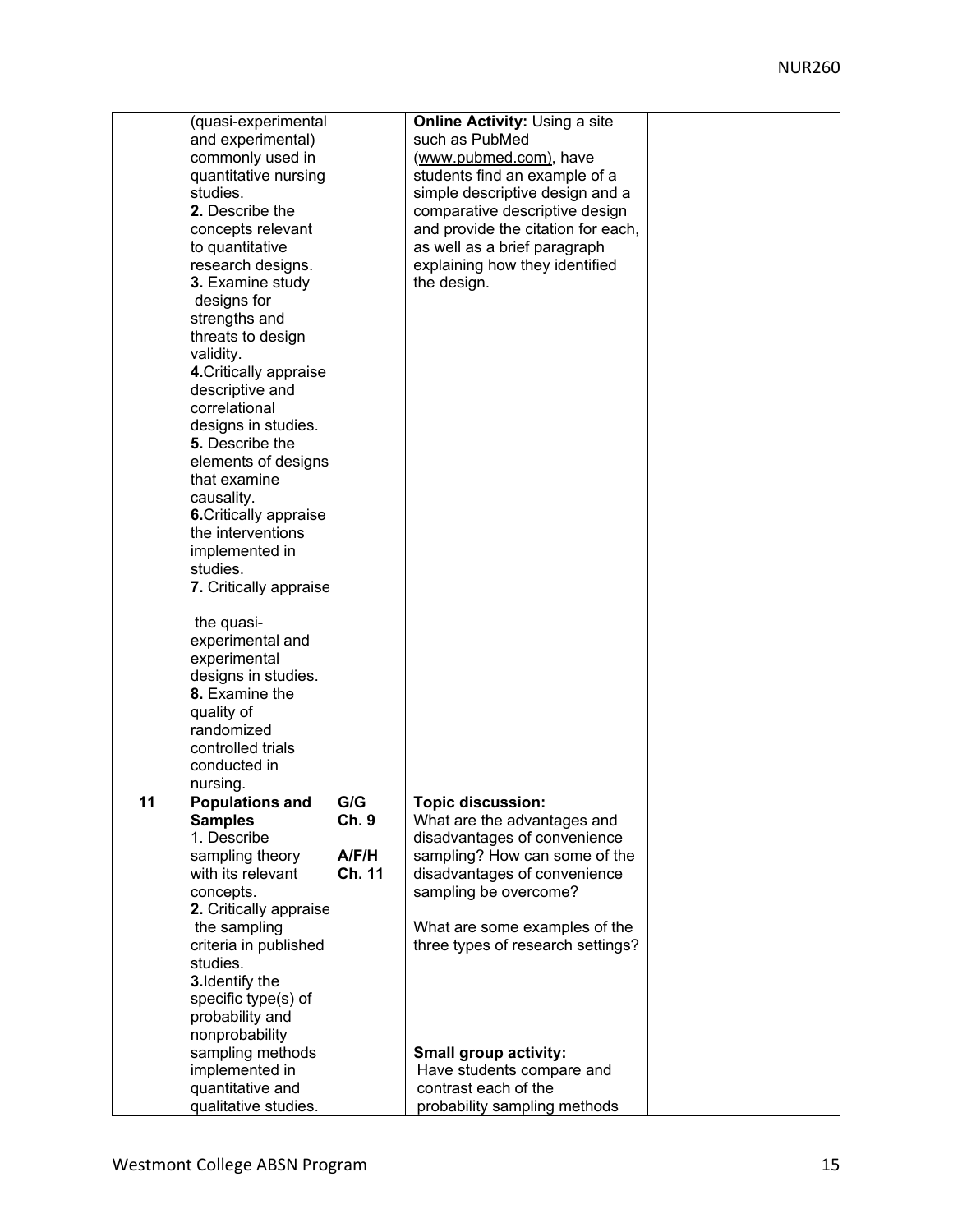|    | 4. Describe the                                                                                                                                                                                                                                                                                                                                                                                                                                                                                                                                                                                                                                                                                                          |                                  | and the uses for each. Be ready                                                                                                                                                                                                                                                                                                                                                                                                             |                                       |
|----|--------------------------------------------------------------------------------------------------------------------------------------------------------------------------------------------------------------------------------------------------------------------------------------------------------------------------------------------------------------------------------------------------------------------------------------------------------------------------------------------------------------------------------------------------------------------------------------------------------------------------------------------------------------------------------------------------------------------------|----------------------------------|---------------------------------------------------------------------------------------------------------------------------------------------------------------------------------------------------------------------------------------------------------------------------------------------------------------------------------------------------------------------------------------------------------------------------------------------|---------------------------------------|
|    | aspects of power<br>analysis used to<br>determine sample<br>size in selected<br>studies.<br>5. Critically appraise<br>the sample size of<br>quantitative and<br>qualitative studies.<br><b>6.</b> Critically appraise<br>the sampling<br>processes<br>implemented in<br>quantitative and<br>qualitative studies.<br>7. Critically<br>appraise the<br>settings used for<br>quantitative and<br>qualitative studies.<br>8. Discuss the<br>impact the EMR<br>has had on the<br>management of<br>data and<br>evidence-based<br>nursing practice.<br>9. Appraise the<br>challenges of the<br><b>EMR</b> including<br>interoperability,<br>workflow patterns,<br>system and<br>system related<br>expenses,<br>performance, and |                                  | to discussion in class.                                                                                                                                                                                                                                                                                                                                                                                                                     |                                       |
|    | security.                                                                                                                                                                                                                                                                                                                                                                                                                                                                                                                                                                                                                                                                                                                |                                  |                                                                                                                                                                                                                                                                                                                                                                                                                                             |                                       |
| 12 | <b>Data Collections</b><br>1. Describe<br>measurement<br>theory and its<br>relevant concepts<br>of directness of<br>measurement,<br>levels of measure-<br>ment, measurement<br>error, reliability, and<br>validity.<br>2. Determine the<br>levels of<br>measurement-<br>nominal, ordinal,<br>interval, and ratio-<br>achieved by                                                                                                                                                                                                                                                                                                                                                                                         | G/G<br>Ch. 10<br>A/F/H<br>Ch. 12 | <b>Discussion Topic:</b><br>What is the difference between<br>primary data, secondary data,<br>and administrative data?<br><b>Small group discussion:</b><br>Have students answer the<br>following questions:<br>• 1. A glucometer that is<br>used in a study with<br>patients with diabetes<br>was incorrectly calibrated.<br>This is an example of which<br>type of error?<br>• 2. In a study of patient-<br>controlled analgesia, one of | PICOT paper due<br>Quiz (weeks 10/11) |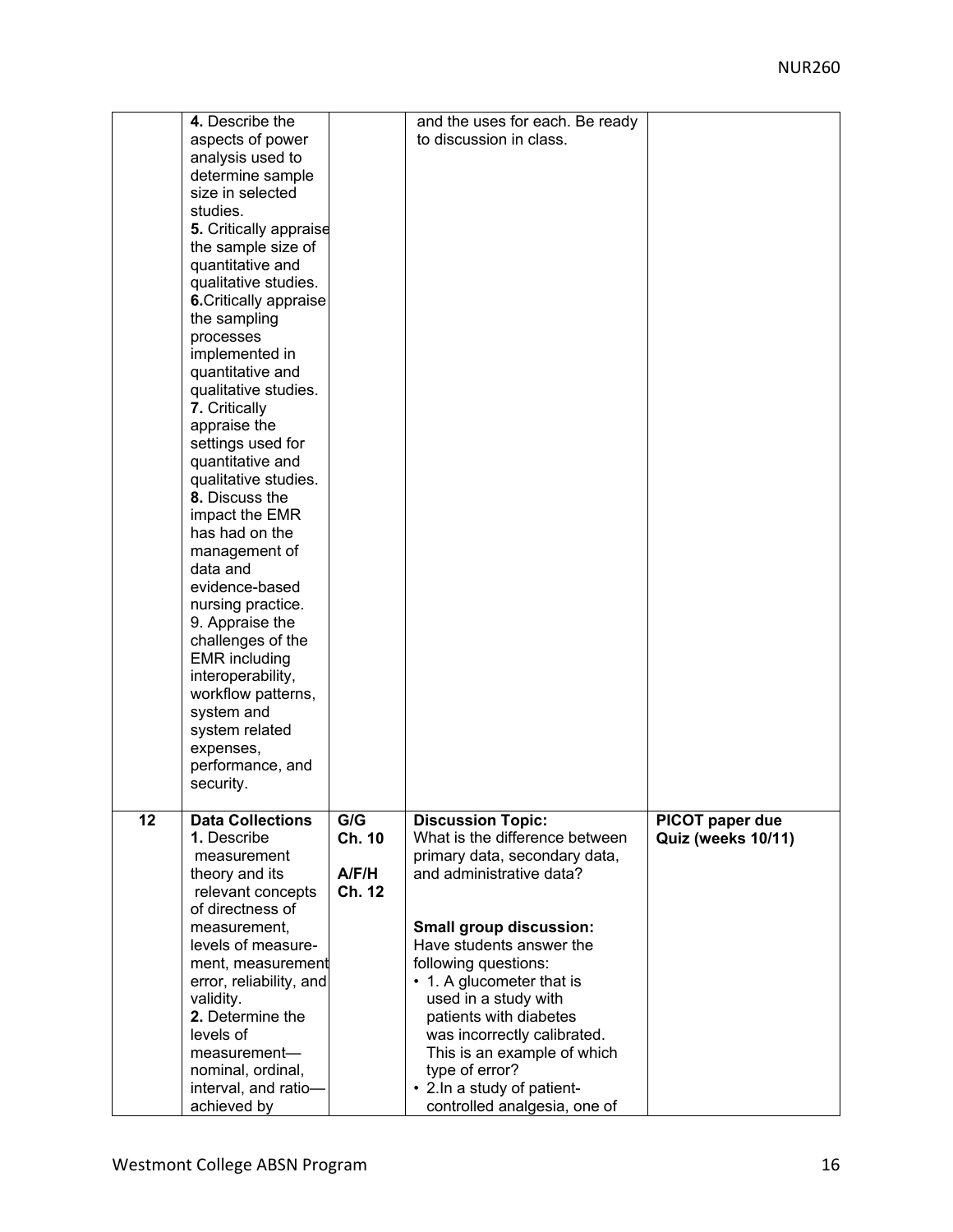| measurement                                  | the nurses failed to record the   |  |
|----------------------------------------------|-----------------------------------|--|
|                                              |                                   |  |
| methods in studies.                          | number of milliliters of          |  |
| 3. Critically appraise                       | medication remaining when the     |  |
| the reliability and                          | intravenous bag was changed.      |  |
| validity of measure-                         | This is an example of which       |  |
| ment methods in                              | type of error?                    |  |
| studies.                                     | • 3. For another type of error of |  |
| 4. Critically appraise                       | physiological measures,           |  |
| the accuracy,                                | provide an example.               |  |
| precision, and error                         | • 4. Complete this sentence:      |  |
| of physiological                             | Precision of physiological        |  |
| measures used in                             | measurement is similar to the     |  |
| studies.                                     |                                   |  |
|                                              | of scales that                    |  |
| 5. Critically appraise                       | measure psychosocial              |  |
| the sensitivity,                             | concepts.                         |  |
| specificity, negative                        | Be prepared to discuss in class.  |  |
| predictive value,                            |                                   |  |
| and likelihood ratios                        |                                   |  |
| of diagnostic tests                          |                                   |  |
| implemented in                               |                                   |  |
| research and                                 |                                   |  |
| clinical practice.                           |                                   |  |
| 6. Critically appraise                       |                                   |  |
| the measurement                              |                                   |  |
| strategies-                                  |                                   |  |
| physiological                                |                                   |  |
| measures,                                    |                                   |  |
| observations,                                |                                   |  |
|                                              |                                   |  |
| interviews, question-<br>naires, and scales- |                                   |  |
|                                              |                                   |  |
| used in quantitative                         |                                   |  |
| studies.                                     |                                   |  |
| 7. Critically appraise                       |                                   |  |
| the quality of the                           |                                   |  |
| data collection                              |                                   |  |
| section in                                   |                                   |  |
| quantitative studies.                        |                                   |  |
| 8. Discuss the                               |                                   |  |
| parts of clinical                            |                                   |  |
| decision-support                             |                                   |  |
| systems.                                     |                                   |  |
| 9. Examine how                               |                                   |  |
| clinical decision-                           |                                   |  |
| support systems                              |                                   |  |
| can improve                                  |                                   |  |
| patient safety.                              |                                   |  |
| 10. Evaluate the                             |                                   |  |
| nurse's                                      |                                   |  |
| responsibility                               |                                   |  |
| when using clinical                          |                                   |  |
| decision-support                             |                                   |  |
| systems                                      |                                   |  |
| embedded in                                  |                                   |  |
| electronic health                            |                                   |  |
|                                              |                                   |  |
| records and other                            |                                   |  |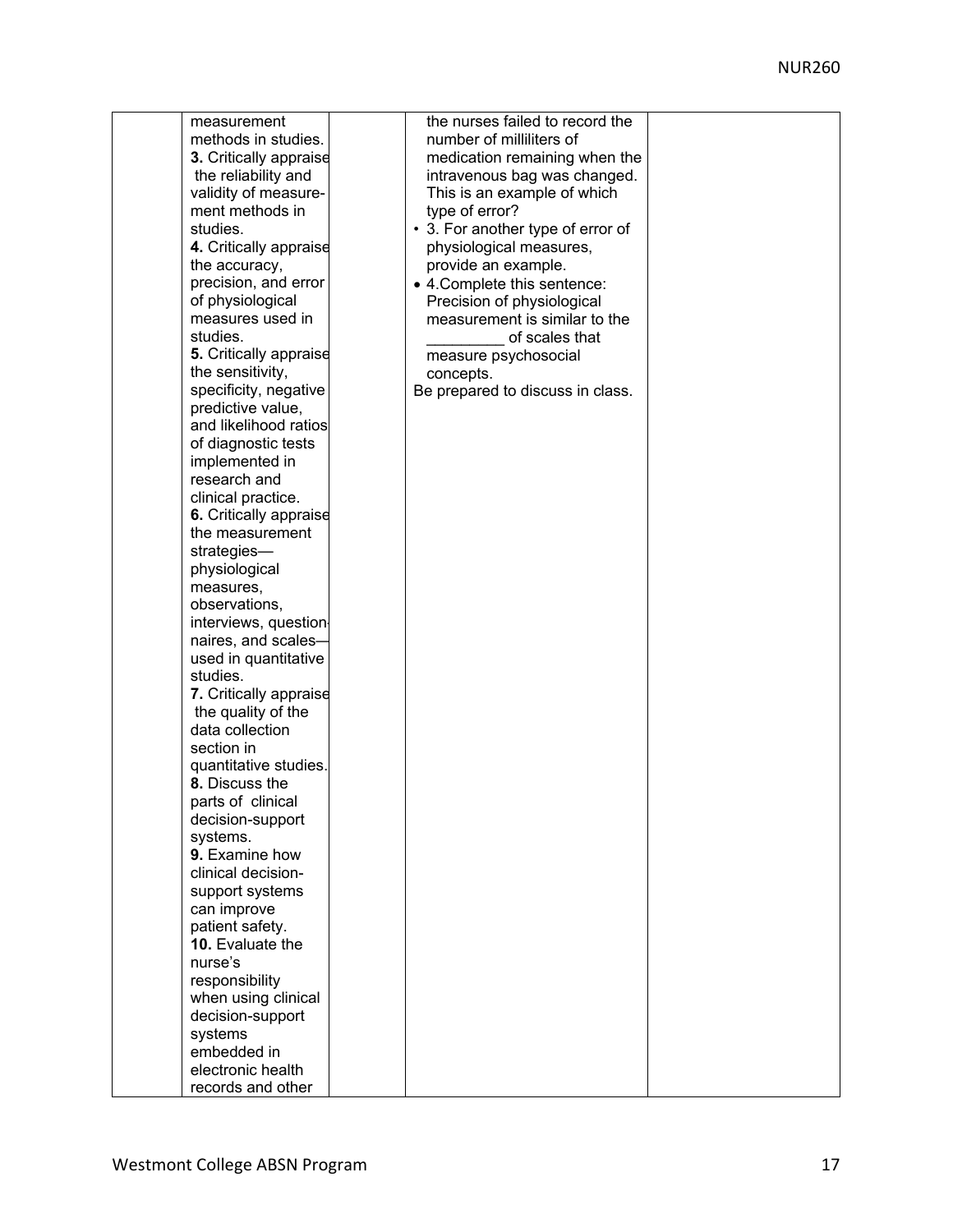|    | health information               |        |                                      |  |
|----|----------------------------------|--------|--------------------------------------|--|
|    | technologies.                    |        |                                      |  |
| 13 | <b>Statistical</b>               | G/G    | <b>Discussion Topic:</b>             |  |
|    | methods                          | Ch. 11 | How do missing data points           |  |
|    | 1. Discussthe                    |        | impact a study?                      |  |
|    | steps of the data                |        |                                      |  |
|    | analysis process:                |        | <b>Small group discussion:</b>       |  |
|    | (a) management                   |        | Directions for students:             |  |
|    | of missing data;                 |        | Read the scenarios and answer        |  |
|    | (b) description of               |        | the questions below:                 |  |
|    | the sample; (c)                  |        | 1. A researcher predicts that as     |  |
|    | reliability of the               |        | anxiety increases, chest pain        |  |
|    | measurement                      |        | increases. What type of relation-    |  |
|    | methods; (d)                     |        | ship is predicted between the        |  |
|    | exploratory                      |        | variables?                           |  |
|    | analysis of the                  |        | 2. A report of a cross-sectional     |  |
|    | data; and (e) use                |        | study of postoperative patients      |  |
|    | of inferential                   |        | contains the finding of a            |  |
|    | statistical analyses             |        | significant correlation between      |  |
|    | guided by study                  |        | pain and immobility. The report      |  |
|    | objectives,                      |        | concludes that postoperative         |  |
|    | questions, or                    |        | pain causes immobility. What is      |  |
|    | hypotheses.                      |        | your appraisal of this conclusion?   |  |
|    | 2. Identify                      |        | 3. A researcher reports that the     |  |
|    | descriptive                      |        | correlation between the mean         |  |
|    | analyses, such as                |        | scores of two instruments            |  |
|    | frequency                        |        | is $r = 0.48$ . Was the relationship |  |
|    | distributions,                   |        | significant?                         |  |
|    | percentages,                     |        | 4. What is the relationship          |  |
|    | measures of central              |        | between the total spiritual score    |  |
|    | tendency, and                    |        | and the total social support         |  |
|    | measures of                      |        | score in the hypothetical            |  |
|    | dispersion,                      |        | data file?                           |  |
|    | conducted to                     |        | 5. A correlation of $r = 0.34$ was   |  |
|    | describe the                     |        | found between pain and               |  |
|    | sample and study                 |        | immobility. What percentage of t     |  |
|    | variables in                     |        | he variance is explained?            |  |
|    | research reports.                |        | What percentage is unexplained?      |  |
|    | 3. Compare and                   |        | Be prepared to report out to         |  |
|    | contrast the five                |        | class.                               |  |
|    | types of results                 |        |                                      |  |
|    | obtained from                    |        |                                      |  |
|    | quasi-                           |        |                                      |  |
|    | experimental and                 |        |                                      |  |
|    | experimental<br>studies that are |        |                                      |  |
|    | interpreted within               |        |                                      |  |
|    | a decision theory                |        |                                      |  |
|    | framework.                       |        |                                      |  |
|    | 4. Examine results               |        |                                      |  |
|    | obtained from the                |        |                                      |  |
|    | inferential                      |        |                                      |  |
|    | statistical analyses             |        |                                      |  |
|    | conducted to                     |        |                                      |  |
|    | examine                          |        |                                      |  |
|    | relationships.                   |        |                                      |  |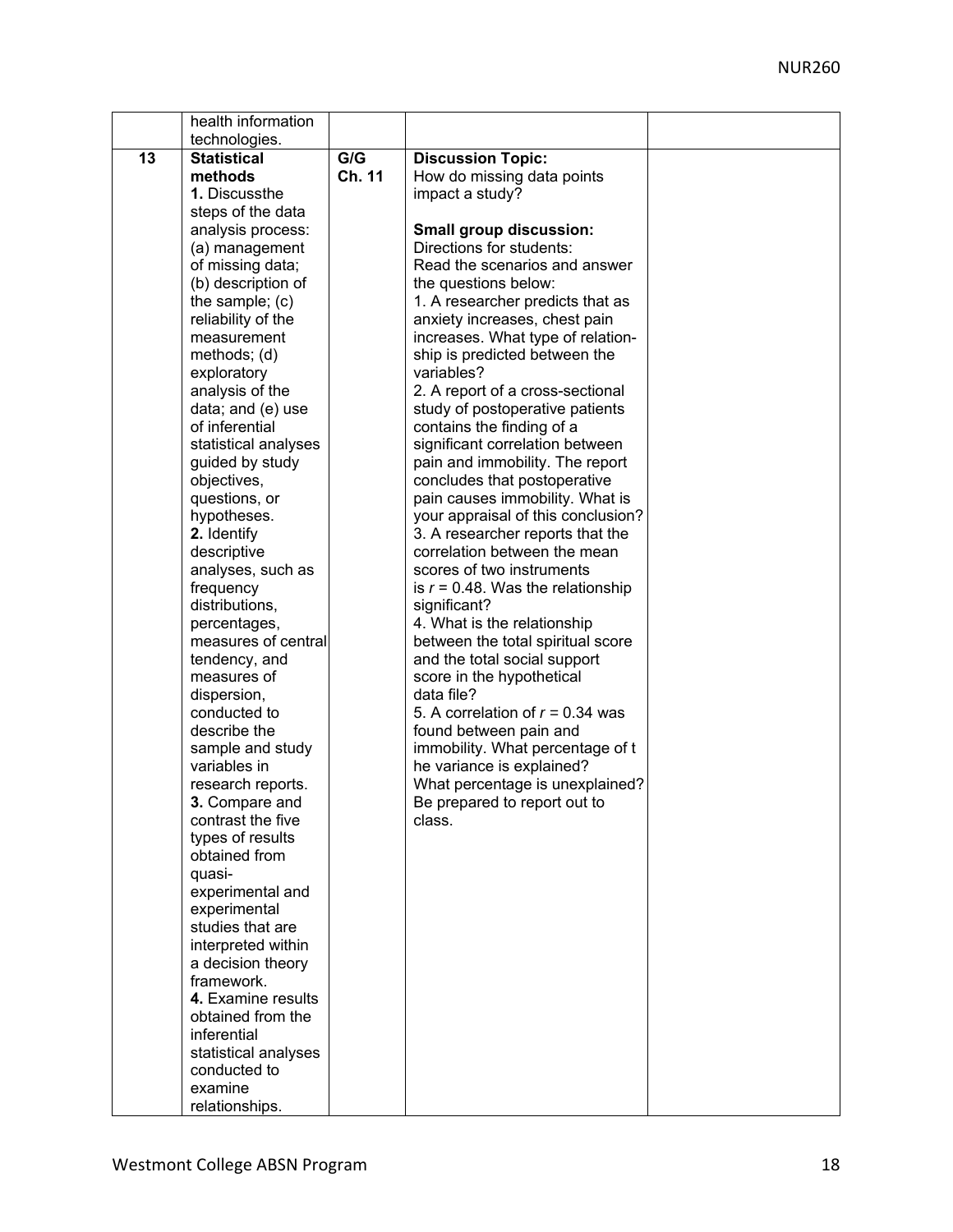| 5. Compare and<br>contrast statistical<br>significance and<br>clinical importance<br>of results.<br>6. Critically<br>appraise statistical<br>results, findings,<br>limitations,<br>conclusions,                                                                                                                                                                                                                                                                                                                                                                                                                                                                                                                                                                                   |                             |                                                                                                                                                                                                                                                                                                                                                                                                                                                                                                                                                                                                                                                                                                                                                 |                    |
|-----------------------------------------------------------------------------------------------------------------------------------------------------------------------------------------------------------------------------------------------------------------------------------------------------------------------------------------------------------------------------------------------------------------------------------------------------------------------------------------------------------------------------------------------------------------------------------------------------------------------------------------------------------------------------------------------------------------------------------------------------------------------------------|-----------------------------|-------------------------------------------------------------------------------------------------------------------------------------------------------------------------------------------------------------------------------------------------------------------------------------------------------------------------------------------------------------------------------------------------------------------------------------------------------------------------------------------------------------------------------------------------------------------------------------------------------------------------------------------------------------------------------------------------------------------------------------------------|--------------------|
| generalization of<br>findings, nursing<br>implications, and<br>suggestions for<br>further research a<br>study.                                                                                                                                                                                                                                                                                                                                                                                                                                                                                                                                                                                                                                                                    |                             |                                                                                                                                                                                                                                                                                                                                                                                                                                                                                                                                                                                                                                                                                                                                                 |                    |
| 14<br><b>Building your</b><br>evidence-based<br>practice<br>1. Critically appraise A/F/H<br>systematic reviews,<br>meta-analyses,<br>meta-syntheses,<br>and mixed-methods<br>systematic reviews<br>of research evidence<br>2. Describe the<br>models used to<br>promote<br>evidence-based<br>practice in nursing.<br>3. Apply the lowa<br>Model of<br>Evidence-Based<br>Practice to make<br>changes in<br>healthcare agencies<br>4. Apply the Grove<br>model to implement<br>national<br>evidence-based<br>guidelines in your<br>practice.<br>5. Describe the<br>significance of<br>evidence-based<br>practice centers and<br>translational<br>research<br>in developing<br>evidence-based<br>health care.<br>6. Examine how<br>Basic Principles of<br>analytics<br>for answering | G/G<br>Ch.13<br>Ch.<br>8/10 | <b>Class discussion:</b><br>Identify predictive and<br>prescriptive analytics that are<br>used in the hospital and on the<br>units you practice. Have you<br>seen better patient outcomes<br>using these methods.<br><b>Small Group Activity:</b><br>Instructions for students: Write a<br>brief paragraph in response to the<br>following questions:<br>1. From your perspective, which<br>of the barriers to evidence-based<br>nursing practice is the greatest?<br>Provide the rationale for your<br>answer. What steps could be<br>taken to address those barriers?<br>2. Can you argue the business<br>case for evidence-based nursing<br>practice in hospitals? In other<br>words, how does EBP decrease<br>costs and increase resources? | Quiz (weeks 12/13) |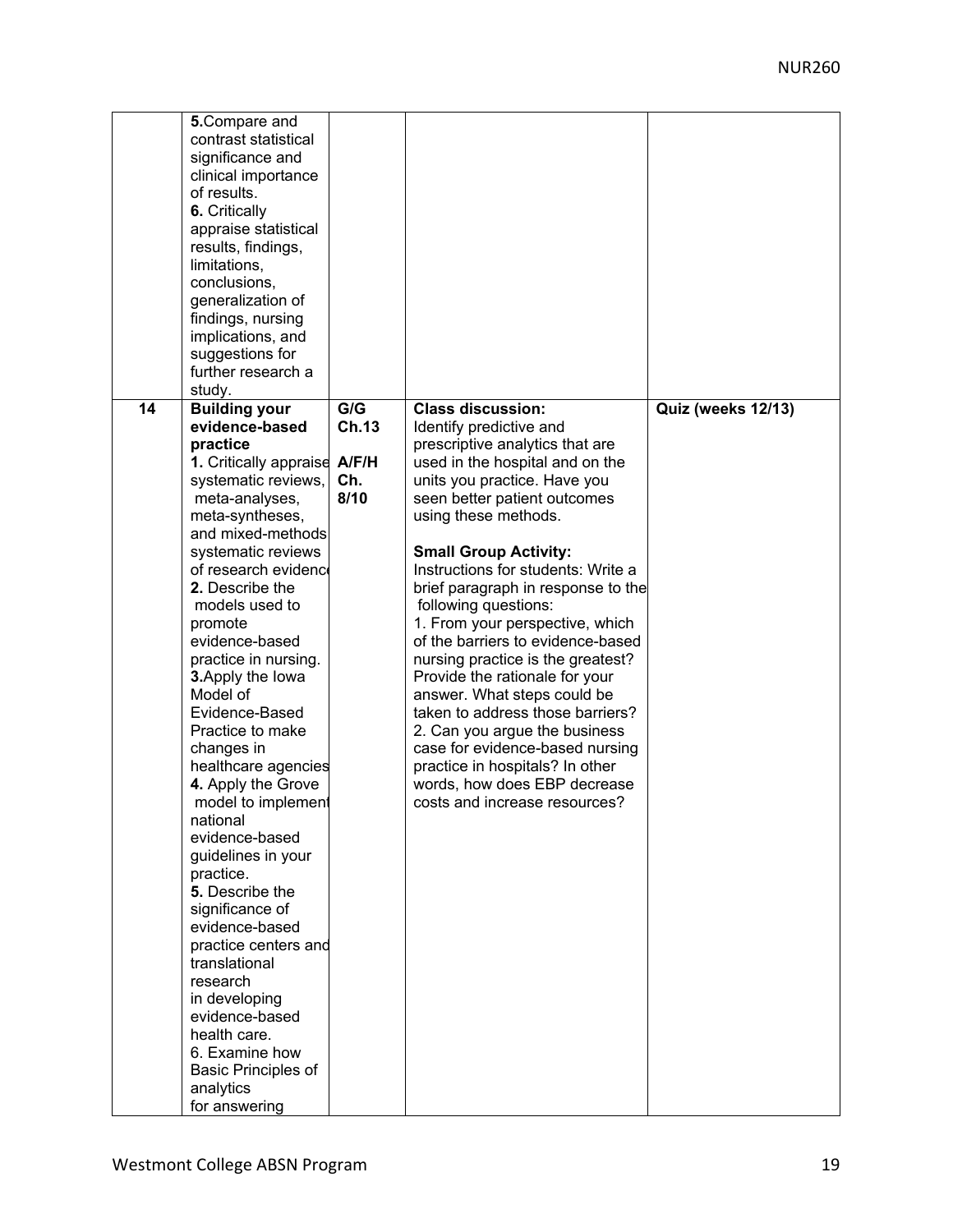|                 | healthcare             |        |                                                 |  |
|-----------------|------------------------|--------|-------------------------------------------------|--|
|                 | questions.             |        |                                                 |  |
|                 | 7. Create              |        |                                                 |  |
|                 |                        |        |                                                 |  |
|                 | algorithms from        |        |                                                 |  |
|                 | the EMR data           |        |                                                 |  |
|                 | found on your unit.    |        |                                                 |  |
| $\overline{15}$ | <b>Digital patient</b> | A/F/H  | <b>Class discussion:</b>                        |  |
|                 | empowerment            | Ch. 16 | How does Social Media affect                    |  |
|                 | and                    |        | the knowledge patients come to                  |  |
|                 | empowerment            |        | the hospital with? How does this                |  |
|                 | 1. Understand          |        | affect the care you provide?                    |  |
|                 | patient                |        |                                                 |  |
|                 | engagement and         |        | Small group discussion:                         |  |
|                 | empowerment and        |        | Share your experience and                       |  |
|                 | the role of digital    |        | understanding of Social                         |  |
|                 | tools and the          |        | Networks used by patients,                      |  |
|                 | internet.              |        | social networks used by nurses,                 |  |
|                 | 2. Explore current     |        | social networks used by                         |  |
|                 | perspectives on        |        | healthcare systems. What are                    |  |
|                 | digital patient        |        | some concerns of future social                  |  |
|                 | engagement and         |        | media?                                          |  |
|                 | empowerment.           |        |                                                 |  |
|                 | 3. Examine the         |        |                                                 |  |
|                 | challenges and         |        |                                                 |  |
|                 | issues related to      |        |                                                 |  |
|                 | the use of the         |        |                                                 |  |
|                 | internet in patient    |        |                                                 |  |
|                 | engagement and         |        |                                                 |  |
|                 | empowerment.           |        |                                                 |  |
|                 | 4. Evaluate the        |        |                                                 |  |
|                 | revolutionary          |        |                                                 |  |
|                 | digital changes in     |        |                                                 |  |
|                 | healthcare             |        |                                                 |  |
|                 | delivery systems.      |        |                                                 |  |
|                 | 5. Recognize           |        |                                                 |  |
|                 | future trends in       |        |                                                 |  |
|                 | patient                |        |                                                 |  |
|                 | engagement and         |        |                                                 |  |
|                 | empowerment in         |        |                                                 |  |
|                 | the digital era.       |        |                                                 |  |
| 16              |                        |        | Course wrap-up and shared meal in Santa Barbara |  |